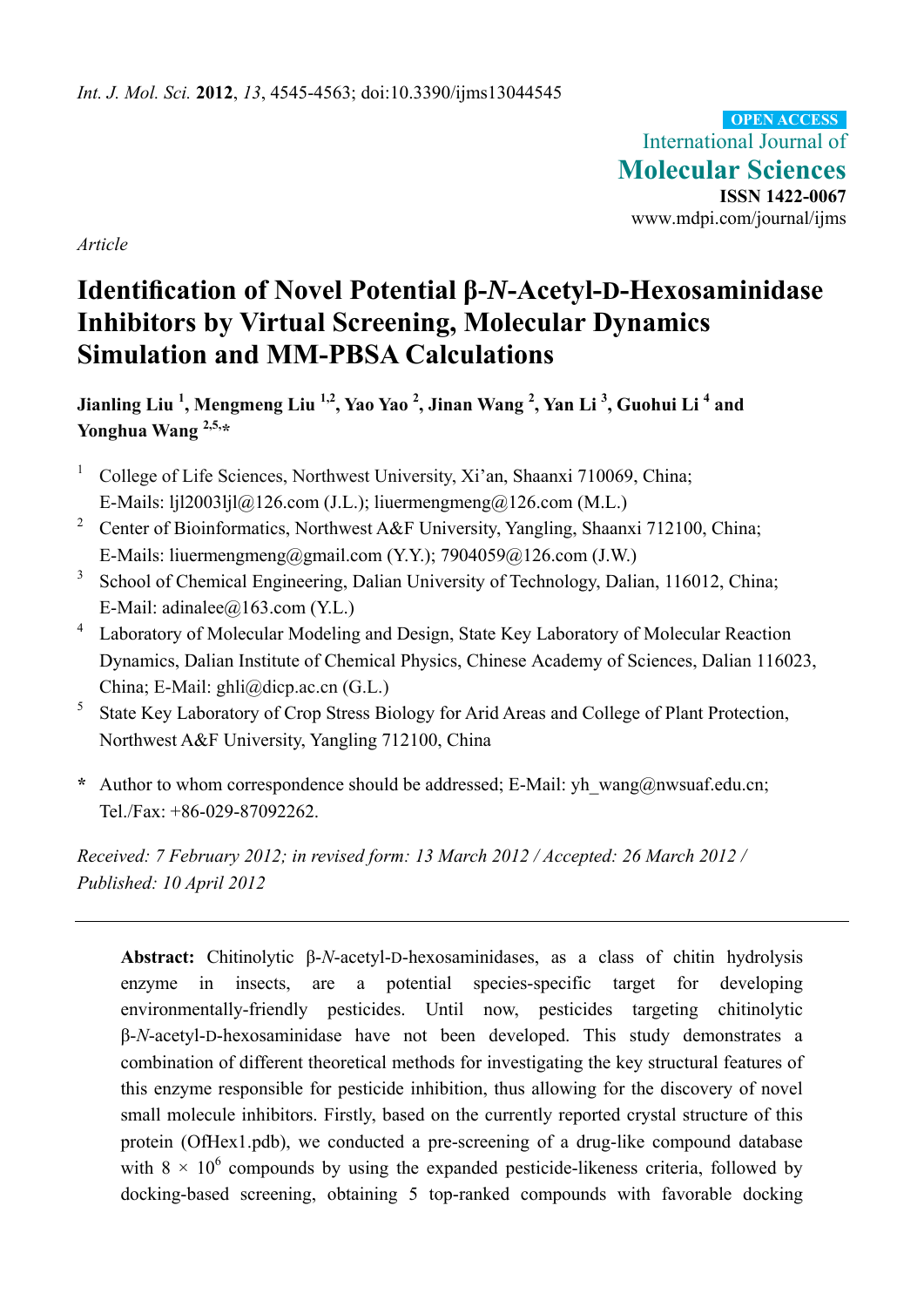conformation into OfHex1. Secondly, molecular docking and molecular dynamics simulations are performed for the five complexes and demonstrate that one main hydrophobic pocket formed by residues Trp424, Trp448 and Trp524, which is significant for stabilization of the ligand–receptor complex, and key residues Asp477 and Trp490, are respectively responsible for forming hydrogen-bonding and  $\pi-\pi$  stacking interactions with the ligands. Finally, the molecular mechanics Poisson–Boltzmann surface area (MM-PBSA) analysis indicates that van der Waals interactions are the main driving force for the inhibitor binding that agrees with the fact that the binding pocket of OfHex1 is mainly composed of hydrophobic residues. These results suggest that screening the ZINC database can maximize the identification of potential OfHex1 inhibitors and the computational protocol will be valuable for screening potential inhibitors of the binding mode, which is useful for the future rational design of novel, potent OfHex1-specific pesticides.

**Keywords:** β-*N*-acetyl-D-hexosaminidase; OfHex1; inhibitor; virtual screening; molecular dynamics; MM/PBSA

## **1. Introduction**

Broad-spectrum neuroactive pesticides have been used for decades as the major instrument for controlling arthropod pests in agriculture, forestry, stored-products, and in public health. The massive and widespread use of such nonselective pest control agents have caused many serious toxicological and environmental problems that are amply recorded [1]. Furthermore, the increasing awareness of the public to hazards associated with toxic residues in drinking water and edible crops has become a considerable stimulus to design alternative pest control measures, including more selective pesticides. Among the selective, targets only the enzymes involved in chitin degradation have long been regarded as species-specific target potentials in developing environmentally-friendly pesticides.

Chitin, a highly insoluble biopolymer, is a straight chain homopolymer composed of β-1,4 linked *N*-acetyl-D-glucosamine monomers (GlcNAc), and is distributed widely in nature. It is a major component of the exoskeletal structure of arthropods, including crustaceans and insects, as well as mollusks, nematodes, and worms. More specifically, chitin is found in the cuticle of the integument and peritrophic membrane of the midgut. The cuticle provides support and protection through its rigidity, and prevents water loss from the body surface. In gut tissues, a cuticular layer also lines both the foregut and hindgut. The peritrophic membrane of the midgut, one function of which is to protect cells lining the midgut from abrasion by food particles, also contains chitin. The insect undergoes periodic shedding or molting of the cuticle to allow for growth and maturation [2]. During the molting, fluid that contains hydrolytic enzymes to degrade chitin and protein is secreted in the cuticle. Therefore, any interference with chitin deposition or its untimely degradation is detrimental to the insect involved. Two hydrolytic enzymes are involved in the sequential degradation of chitin, *i.e.*, chitinase (EC3.2.1.14), and *N*-acetylglucosaminidase (EC 3.2.1.30) [3]. In insect, chitinase firstly hydrolyzes the polysaccharide chitin into GlcNAcoligomers, and which is further hydrolyzed into *N*-acetyl-D-glucosamine (GlcNAc) by β-*N*-acetyl-D-hexosaminidase (EC3.2.1.52) [4]. The ratio of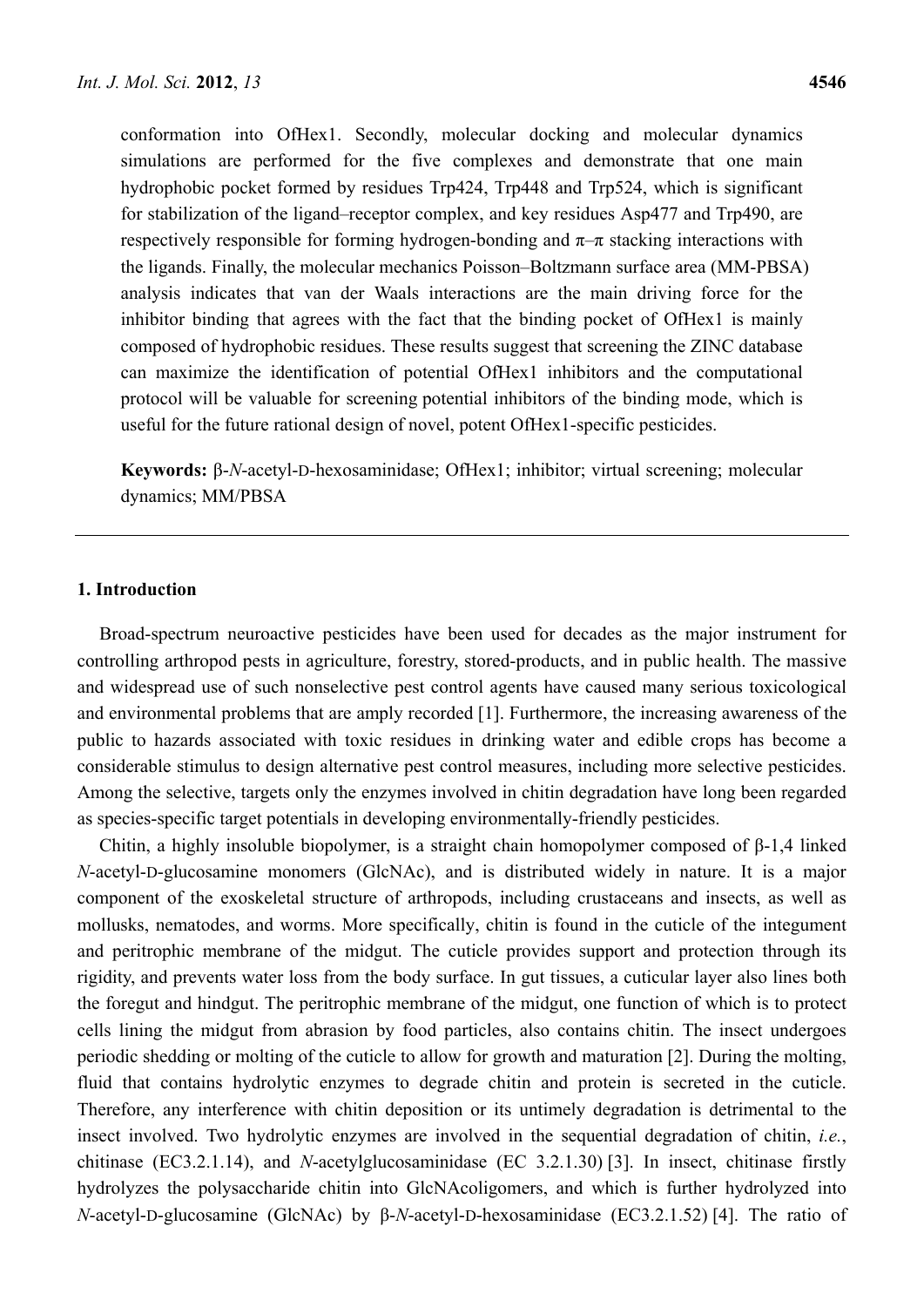these two enzymes regulates the efficiency of chitin degradation and thus affects remodeling of the chitin components of insects [5]. Because plants, vertebrates and humans were thought not to possess or process chitin, the enzymes involved in chitin hydrolysis have been considered as potential specific and safe targets for the development of environmentally-friendly pesticides [1].

β-*N*-acetyl-D-hexosaminidases are expressed in different organisms and also play various physiological roles in the specific life cycles. In plants, β-*N*-acetyl-D-hexosaminidases regulates the post-translational modification of *N*-glycan [6] and might participate in defense-related processes [7]. In mammals, β-*N*-acetyl-D-hexosaminidases catalyze the hydrolysis of terminal, non-reducing *N*-acetyl-D-glucosamine (GlcNAc) and *N*-acetyl-D-galactosamine (GalNAc) residues in glycoproteins, gan-gliosides, and glycosaminoglycans [8]. Chitinolytic β-*N*-acetyl-D-hexosaminidases are only involved in insect chitin degradation processes, which is different from chitinases, which exist in a wide range of species from viruses, to plants, and animals, thus the selective inhibitors targeting this particular enzyme might be not harmful to plants and mammals. This explains why the commercial chitinase insecticides, allosamidin [9], argifin [10] and argadin [11] for example, have broad inhibitory activities towards various organism [12]. Recently, an insect β-*N*-acetyl-D-hexosaminidase, *i.e.*, OfHex1, has been reported from the Asian corn borer *Ostrinia furnacalis* (Guenée) [13] and has been shown to play a vital role during the pupation of *O. furnacalis*. This provides a new chance to develop novel pesticides with species specificity and selectivity. However, to our knowledge, no OfHex1 inhibitors have been reported until now.

Searching for a proper lead compound for a given molecular target is a critical step in the drug discovery process. Traditionally, high-throughput screening (HTS) of large chemical libraries has been a primary source of identification of novel lead compounds. Nowadays, virtual screening is becoming increasingly one of the most powerful computational tools for the rapid discovery of novel and original chemical entities with potential activity [14,15]. These techniques are now also used to help understand the binding mode of active compounds and identify new hits. So far, application of a docking-based virtual screening approach, with the crystal structure of β-*N*-acetyl-D-hexosaminidase, has not been published. In order to find novel OfHex1 small molecule inhibitors with diverse chemical scaffolds, in this work, we have carried out a virtual screening process of ZINC [16] based on a set of in-house developed criteria. The selected lead-like compounds were subjected to a multistep docking-based simulation with the crystal structure of OfHex1 (3NSN.pdb). The more promising compounds were further calculated by Molecular Dynamics (MD) simulations and the binding free energy were calculated by using the molecular mechanics/ Poisson Boltzmann surface area (MM/PBSA) methodology [17]. For the first time, this work performs high throughput virtual screening on the ZINC database to maximize the identification of potential OfHex1 inhibitors and to use MD simulation to investigate protein–ligand binding stabilities, which might be helpful for understanding the interactions between this enzyme with its potential inhibitors and also be useful in the design of novel environmentally-friendly insecticides.

#### **2. Results and Discussion**

The main focus of a virtual screening procedure is to reduce the size of a chemical library, providing a focused subset of molecules, enriched in compounds likely to be active. The general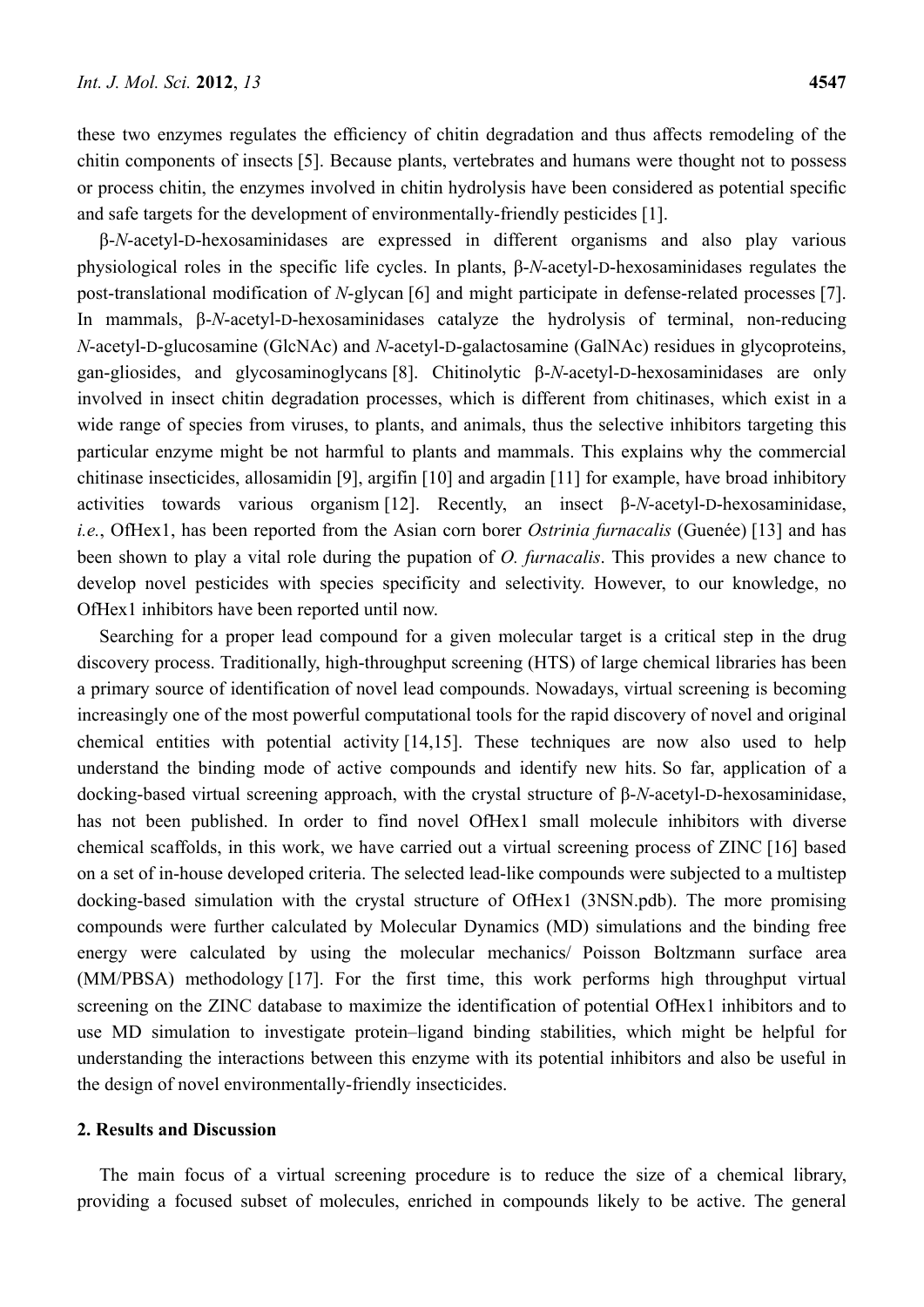working process of the multistep docking approach used in this job was presented in Figure 1. After selecting lead-like compounds, we employed a fast docking protocol to further filter the ZINC lead-like set. As part of the screening, two programs were used to screen the database sequentially. Top scored hits with favorable docking conformation were selected and then the MD simulation studies and molecular mechanics Poisson–Boltzmann surface area (MM-PBSA) binding free energy calculations for these selected docking complexes were performed. Details of the virtual screening approach, MD simulations and the binding free energy calculations of the selected docking complexes are presented below.

Figure 1. Flowchart of the multistep virtual screening strategy implemented in this work. After selecting lead-like compounds, the ZINC Database was subsequently filtered with Surflex-Dock screen and Surflex-Dock Geom. Top-ranked compounds were docked with Surflex-Dock GeomX and AUTODOCK. Consensus hits were identified and Molecular dynamics simulation, MM-PBSA calculations were carried out for validation.



# *2.1. Virtual Screening*

Virtual screening is a proficient approach in discovering inhibitors with novel chemical scaffolds. In the present case, 17,299 compounds were screened out of the ZINC database, based on expanded pesticide-likeness criteria.

By Surflex-Dock Screen program, 747 molecules with docking score  $\geq 6.5$  were selected, which were further refined by the Surflex-Dock Geom, resulting in 45 unique compounds with Suflex-Dock Geom score  $\geq$  7.0. All these obtained compounds were further independently docked with AutoDock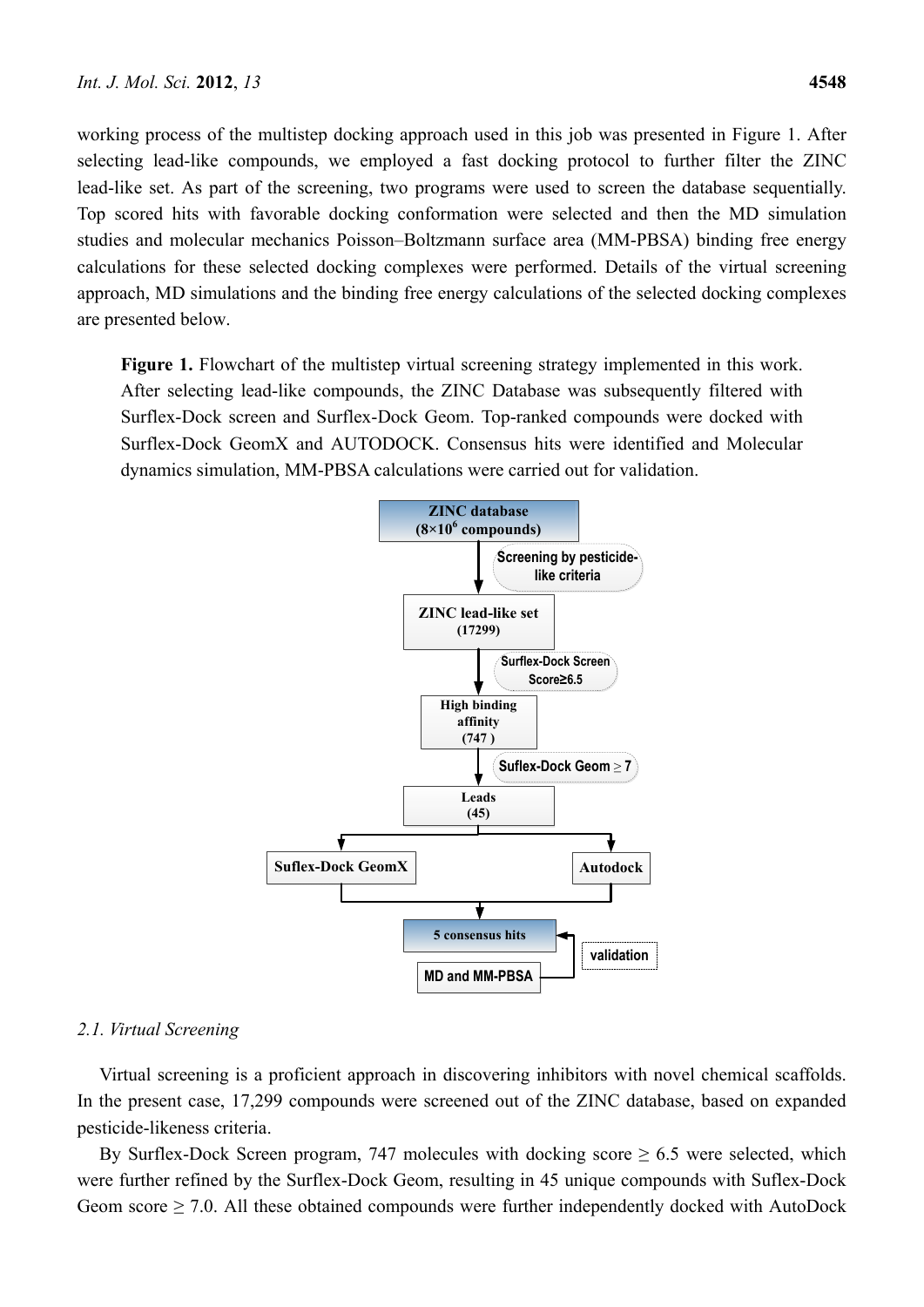and Suflex-Dock GeomX, respectively. The docking scores, docking binding energy, selected 45 compounds properties and chemical structures are presented in Table 1 and Figure 2, respectively. Among the Surflex-Docking consensus hits, a total of 27 compounds with AutoDock Energy ≤ −8.0 kcal/mol and Surflex-Dock GeomX score ≥ 8 were identified. This set can be regarded as Surflex-Dock-AutoDock hits set and the molecular properties and chemical structures of this hit set were described in Table 1 (the first 27 compounds) and Figure 2, respectively.

| NO.              | Compound<br>(ZINC ID) | MW <sup>a</sup> |                  | HBA <sup>a</sup>        | HBD <sup>a</sup>        | PSA <sup>a</sup> | Autodock4                   | <b>Surflex</b>     |
|------------------|-----------------------|-----------------|------------------|-------------------------|-------------------------|------------------|-----------------------------|--------------------|
|                  |                       |                 | $xLogP^a$        |                         |                         |                  | Docking energy <sup>b</sup> | score <sup>b</sup> |
| $\mathbf{1}$     | 08440649              | 535             | 5.07             | $8\,$                   | $\boldsymbol{0}$        | 102              | $-8.65$                     | 9.06               |
| $\overline{2}$   | 08440888              | 527             | 6.28             | $\overline{\mathbf{4}}$ | $\mathbf{1}$            | 120              | $-9.78$                     | 10.86              |
| $\mathfrak{Z}$   | 02107266              | 428             | $\tau$           | 5                       | $\boldsymbol{0}$        | 63               | $-10.2$                     | 9.03               |
| $\overline{4}$   | 08440020              | 316             | 5.68             | 1                       | $\mathbf{1}$            | 50               | $-8.66$                     | 10.31              |
| 5                | 00997513              | 479             | 4.39             | $\overline{\mathbf{4}}$ | $\overline{2}$          | 105              | $-8.52$                     | 8.96               |
| 6                | 02931894              | 376             | 2.7              | 1                       | $\boldsymbol{0}$        | 119              | $-10.42$                    | 8.6                |
| $\boldsymbol{7}$ | 08440404              | 500             | $\boldsymbol{0}$ | 1                       | $\sqrt{2}$              | 110              | $-10.02$                    | 9.68               |
| $\,$ $\,$        | 08431884              | 359             | $\tau$           | $\overline{c}$          | $\overline{2}$          | 93               | $-9.55$                     | 11.6               |
| 9                | 08440901              | 534             | 5.9              | 5                       | $\mathbf{1}$            | 134              | $-9.35$                     | 8.83               |
| 10               | 08430957              | 420             | 6.2              | $\boldsymbol{0}$        | $\overline{2}$          | 86               | $-9.12$                     | 10.15              |
| 11               | 08437938              | 478             | 4.3              | $\boldsymbol{0}$        | $\overline{\mathbf{3}}$ | 86               | $-9.02$                     | 10.9               |
| 12               | 01823357              | 342             | 5                | $\boldsymbol{0}$        | $\overline{3}$          | 96               | $-8.7$                      | 10.1               |
| 13               | 08431492              | 468             | $\overline{3}$   | $\boldsymbol{0}$        | $\overline{2}$          | 60               | $-8.7$                      | 9.9                |
| 14               | 08430170              | 522             | $\tau$           | $\overline{7}$          | $\overline{2}$          | 97               | $-8.69$                     | 9.86               |
| 15               | 08424627              | 491             | 3.1              | $\boldsymbol{0}$        | $\overline{2}$          | 200              | $-8.65$                     | 10.3               |
| 16               | 02728968              | 454             | 5.9              | $\overline{c}$          | $\mathbf{1}$            | 107              | $-8.65$                     | 9.3                |
| 17               | 02087859              | 535             | 7.3              | $\boldsymbol{0}$        | $\boldsymbol{0}$        | 156              | $-8.6$                      | 9.7                |
| 18               | 08430696              | 493             | 6.76             | $\overline{4}$          | $\sqrt{2}$              | 99               | $-8.54$                     | 11.03              |
| 19               | 08425698              | 410             | 5.3              | $\overline{2}$          | $\overline{2}$          | 158              | $-8.53$                     | 9.29               |
| 20               | 02083480              | 521             | 6.7              | $\overline{2}$          | $\mathbf{1}$            | 149              | $-8.3$                      | 8.9                |
| 21               | 08441543              | 533             | 6.2              | $\boldsymbol{0}$        | $\boldsymbol{0}$        | 126              | $-8.23$                     | 9.9                |
| 22               | 00622979              | 455             | $\overline{7}$   | $\boldsymbol{0}$        | $\mathfrak{Z}$          | 194              | $-8.2$                      | 10.3               |
| 23               | 08441161              | 479             | 5.3              | 1                       | $\boldsymbol{0}$        | 134              | $-8.2$                      | 8.7                |
| 24               | 08440023              | 330             | 6.2              | $\overline{2}$          | $\mathbf{1}$            | 51               | $-8.19$                     | 9.76               |
| 25               | 00707058              | 507             | 6.2              | $\overline{2}$          | $\mathbf{1}$            | 144              | $-8.15$                     | 8.9                |
| 26               | 08426335              | 517             | 5.85             | $\mathbf{1}$            | $\mathfrak{Z}$          | 167              | $-8.02$                     | 10.83              |
| 27               | 08431548              | 487             | 6.4              | $\overline{4}$          | $\overline{2}$          | 87               | $-8.02$                     | 10.68              |
| 28               | 02083456              | 573             | $\overline{7}$   | $\boldsymbol{0}$        | 1                       | 186              | $-7.9$                      | 8.3                |
| 29               | 08431487              | 468             | 3                | $\boldsymbol{0}$        | $\sqrt{2}$              | 76               | $-7.85$                     | 9.8                |
| 30               | 08441514              | 555             | 5.9              | $\boldsymbol{0}$        | $\mathbf{1}$            | 136              | $-7.73$                     | 9.3                |
| 31               | 09312959              | 511             | $\tau$           | 1                       | $\overline{2}$          | 168              | $-7.14$                     | 11.4               |
| 32               | 08440589              | 573             | 4.9              | $\boldsymbol{0}$        | $\overline{3}$          | 175              | $-7.05$                     | 9.8                |
| 33               | 08433358              | 527             | 6.2              | 1                       | $\mathbf{1}$            | 120              | $-7.01$                     | 11.4               |
| 34               | 00702745              | 512             | 5.5              | $\boldsymbol{0}$        | $\boldsymbol{0}$        | 114              | $-7.01$                     | 10.8               |

Table 1. Calculated lead-like related properties, docking energy and docking scores of representative virtual screening hits.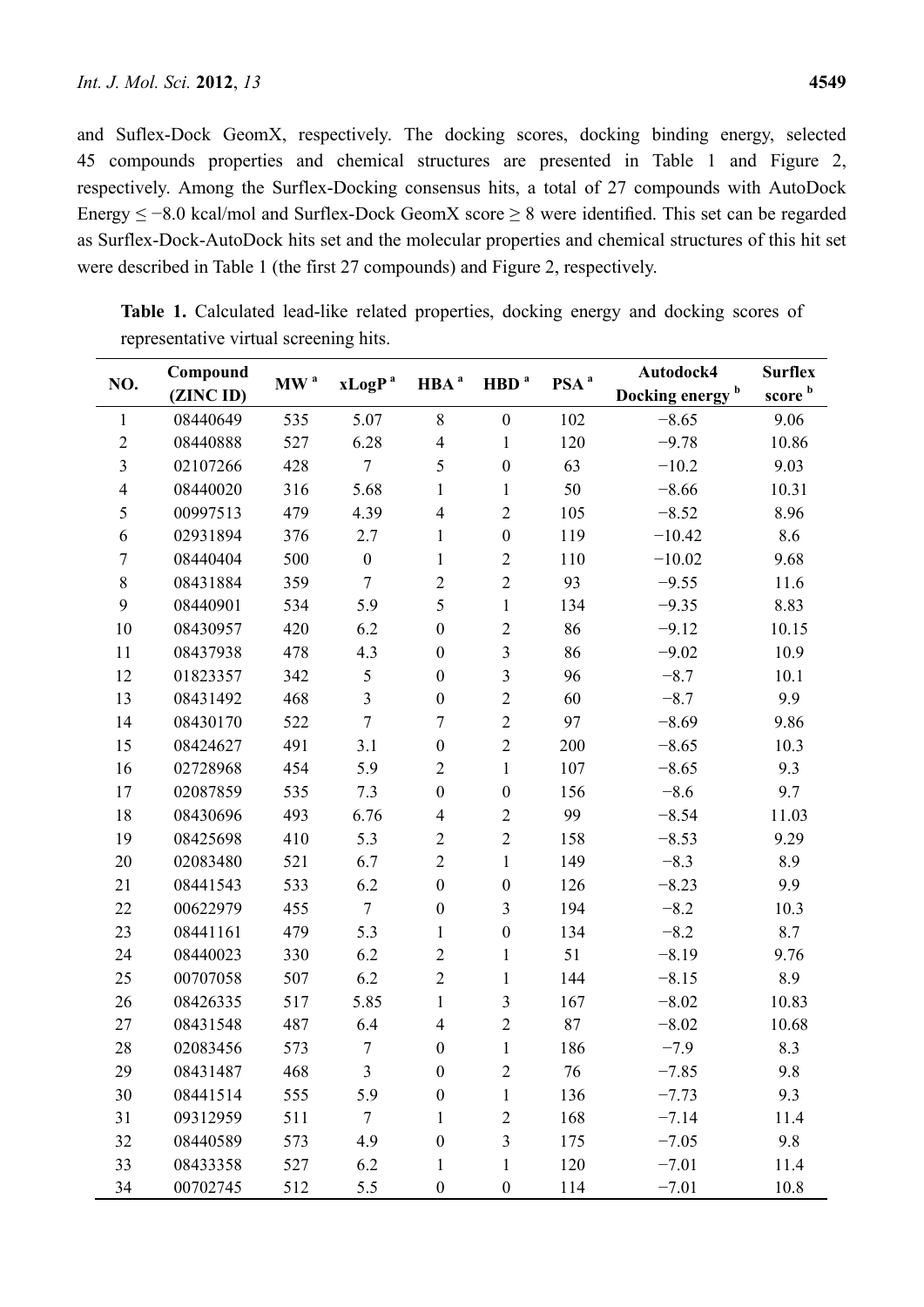| NO. | Compound<br>(ZINC ID) | MW <sup>a</sup> | xLogP <sup>a</sup> | HBA <sup>a</sup> | HBD <sup>a</sup> | PSA <sup>a</sup> | Autodock4<br>Docking energy <sup>b</sup> | <b>Surflex</b><br>score b |
|-----|-----------------------|-----------------|--------------------|------------------|------------------|------------------|------------------------------------------|---------------------------|
| 35  | 08433372              | 553             | 4.9                | $\mathbf{0}$     | 3                | 167              | $-6.97$                                  | 10.5                      |
| 36  | 00479883              | 328             | 2.4                | $\overline{2}$   | 2                | 100              | $-6.84$                                  | 8.5                       |
| 37  | 02285257              | 403             | 3                  | $\boldsymbol{0}$ |                  | 155              | $-6.78$                                  | 10.3                      |
| 38  | 08441298              | 543             | 5.3                | $\boldsymbol{0}$ | $\theta$         | 154              | $-6.69$                                  | 10.7                      |
| 39  | 08430222              | 527             | 2.7                | $\mathbf{0}$     | $\theta$         | 149              | $-6.37$                                  | 9.7                       |
| 40  | 00702687              | 523             | 5.8                | $\theta$         | $\Omega$         | 106              | $-6.27$                                  | 9.7                       |
| 41  | 00929956              | 464             | 2.6                | $\boldsymbol{0}$ | 2                | 134              | $-6.12$                                  | 9.2                       |
| 42  | 08426332              | 461             | 3.7                | $\mathbf{0}$     | 3                | 127              | $-5.8$                                   | 9.9                       |
| 43  | 08441428              | 467             | 3.3                | $\theta$         | $\theta$         | 254              | $-5.53$                                  | 8.8                       |
| 44  | 02184739              | 374             | 2.8                | $\boldsymbol{0}$ | $\theta$         | 96               | $-4.98$                                  | 8.9                       |
| 45  | 03354661              | 308             | 1.83               | $\overline{4}$   | 3                | 137              | $-6.01$                                  | 8.09                      |

**Table 1.** *Cont.*

<sup>a</sup> Abbreviation used for features: MW, molecule weight; xLogP, partition coefficient; PSA, polar surface area; HBA, hydrogen bond acceptor; HBD, hydrogen bond donor; <sup>b</sup> Binding energy and score calculated by AutoDock4 and Surflex, respectively; AutoDock docking energy is in kcal/mol.

**Figure 2.** Chemical structures of the 45 top scoring compounds. Top scoring compounds with poor binding mode inside the active site of the protein (pdb id: 3NSN) are indicated with arrows.

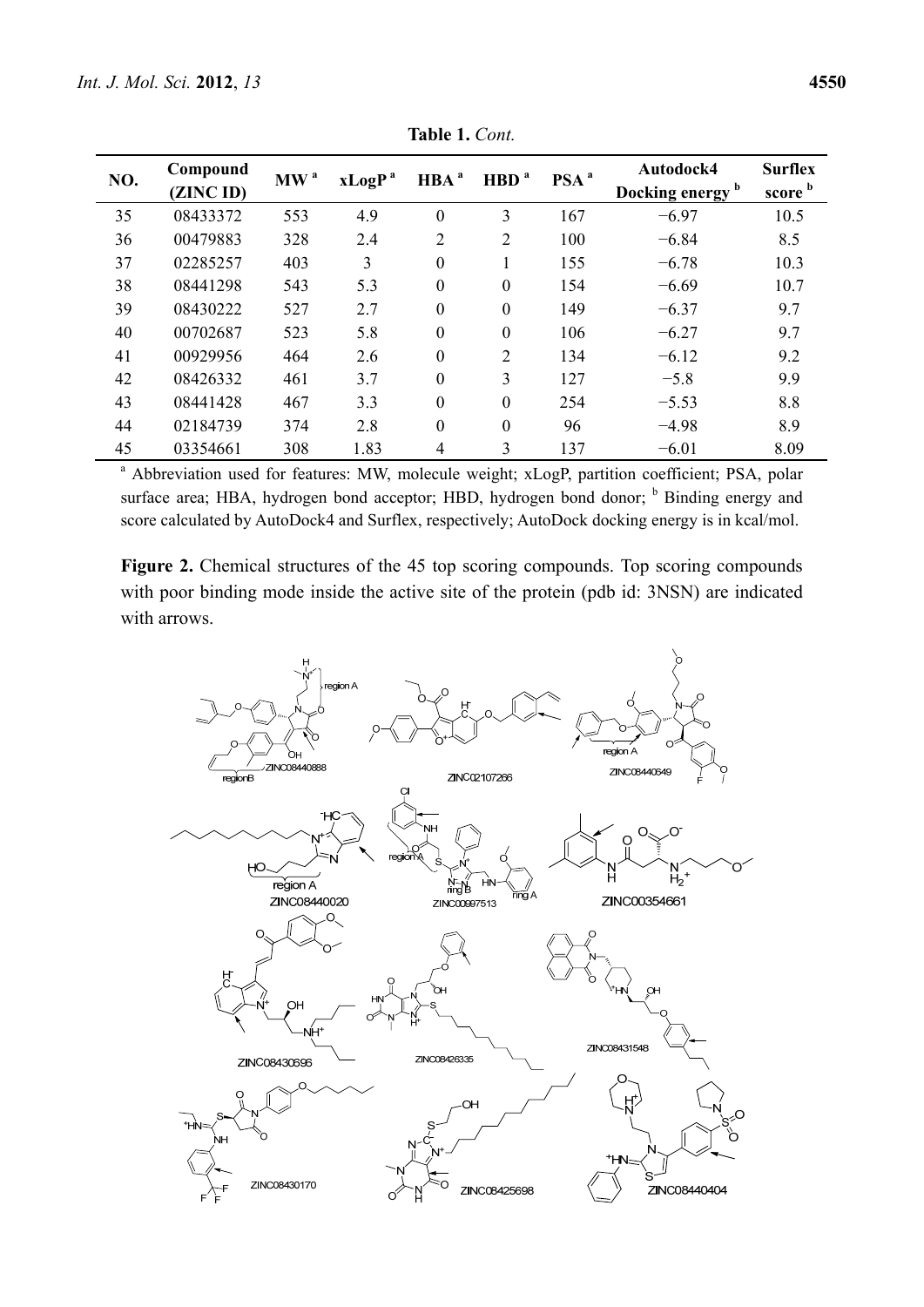

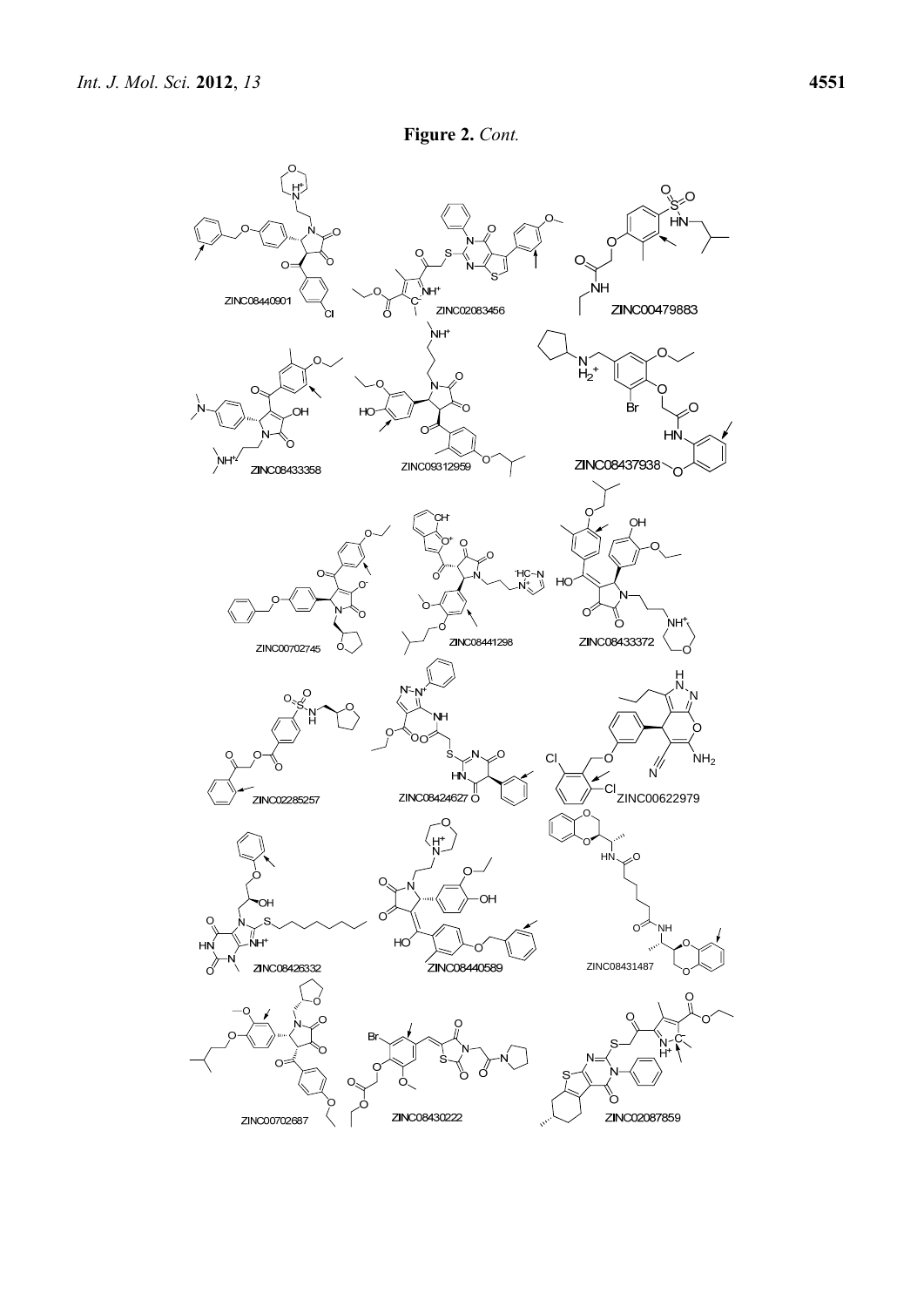

#### *2.2. Top Scoring Compounds*

Table 1 shows all the obtained 45 compounds with their AutoDock binding energy  $\leq -5$  kcal/mol and Surflex scores  $\geq 8$ , which indicated that these molecules have good binding affinities with OfHex1. Interestingly, all compounds have an  $N^+$  atom (ZINC08430957) or an  $H^+$  atom (ZINC08440404) in the structure as shown in Figure 2. Notably, the docking analysis revealed that most compounds share similar binding patterns in the active pocket of OfHex1, with the terminal aromatic rings (indicated by arrow in Figure 2) oriented toward the binding center.

As evident from the virtual screening, all these 45 hits performed well with a Surflex docking score. However, some of the hits were represented with an unfavorable Autodock binding energy value (8.8 and −5.53 kcal/mol for ZINC08441428). Therefore, the 27 compounds which performed well both in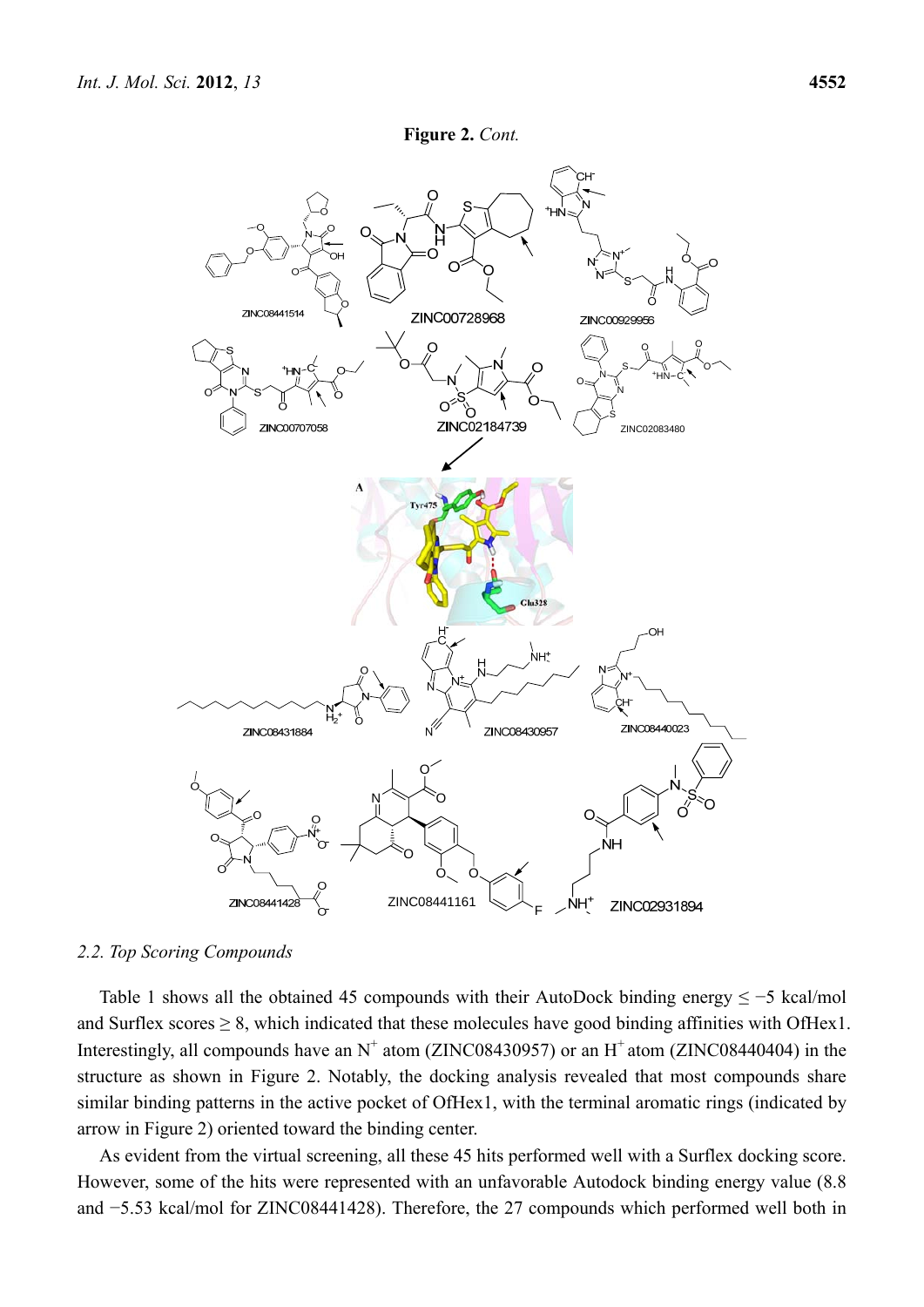terms of Autodock binding energy values (bind energy ≤ −8.0 kcal/mol) and docking scores (Surflex score  $\geq$  8.0) were selected for the final docking complexes analysis.

It has been proven that two residues Trp448 and Trp490 were essential for the binding of inhibitor TMG-chitotriomycin of enzyme OfHex1, and the mutation of these two residues would cause a loss of more than 2000-fold activity for this enzyme [18]. Currently, although the binding mode of OfHex1 with its inhibitors still remained unclear, we hypothesize these two residues might be involved in recognition of inhibitors. Therefore, all the docking conformations of each compound have been checked and only those ligands which interact with these two key residues by  $\pi-\pi$  interactions or hydrogen-bonding interactions and which also possess high binding scores (Surflex score  $\geq 8.5$ ) and low binding energy (bind energy  $\le -8.5$  kcal/mol) were kept for further analysis. Consequently, 5 compounds (the first five compounds in Table 1 and Figure 2) from the total 27 compounds with the  $\pi$ – $\pi$  or hydrogen-bonding interactions with residues Trp448 and Trp490 were obtained. An example of a Surflex-Dock-AutoDock hit (Compound ZINC02083480) with poor docking mode is represented in Figure 2A.

## *2.3. Molecular Dynamics Simulation*

A 5 ns MD simulation followed by molecular docking was performed for the five complexes. The root-mean-square deviation (RMSD) values of the ligands in all simulations, compared to their starting points, were monitored and only those simulations in which the ligand exhibited a stable binding position were considered for further analysis. A stable binding position was defined by the ligand still being within 2.5 Å RMSD of all other stable ligand placements in its group at the end of the simulation. RMSD values of the protease  $C_{\alpha}$  atoms relative to the initial structure were calculated and plotted in Figure 3. In the first 500 ps, the RMSD values increased quickly, which means that the structures of the five OfHex1-inhibitor complexes dissolved in the solution relax and remove the repulsion within the systems. As seen from Figure 3, ZINC08440649 and ZINC08440020 systems have reached the equilibrium after 2.5 ns of MD simulations with a RMSD value around at 1.54 Å while ZINC02107266, ZINC00997513 and ZINC08440888 systems have reached the equilibrium after 3 ns, and RMSD values of the ZINC02107266 and ZINC08440888 complexes were fluctuating around 1.78, 1.95 and 1.72 Å, respectively. The results suggested that the stabilities of the dynamic equilibriums for the five complexes are reliable and the trajectories can be applied to collect snapshots for further analyses. In addition, the stability of the system also proved the credibility of the docking results.

Thus, the average structures of the five complexes were obtained from the last 1 ns on the MD trajectory and were carefully analyzed to explore the binding mechanism of OfHex1 with its potential inhibitors.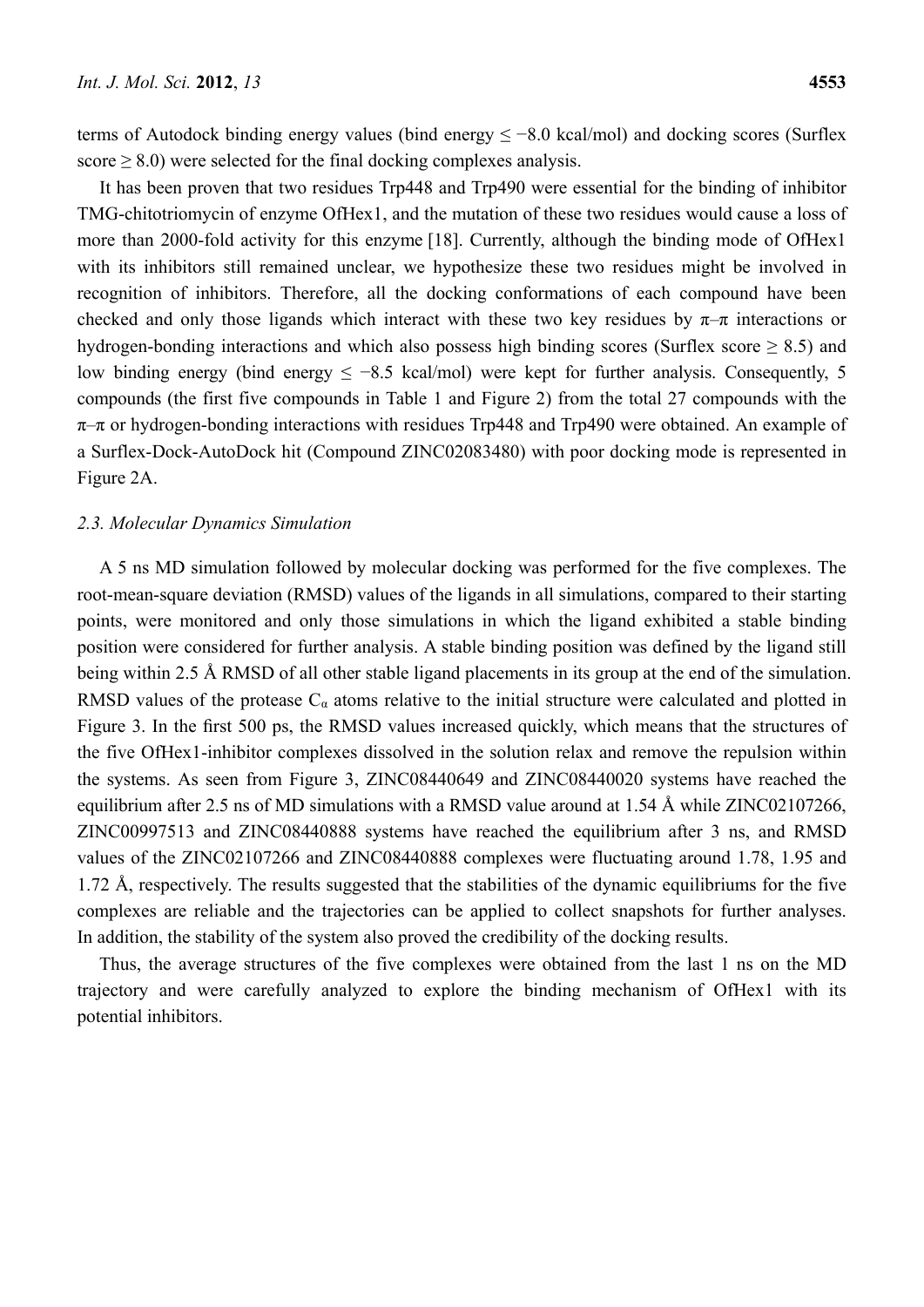**Figure 3.** Root-mean-square deviations (RMSD) of all Cα atoms of the complexes during the production phases relative to the initial structures. (black line, ZINC08440020-OfHex1; red line, ZINC02107266-OfHex1; green line, ZINC08440649-OfHex1; blue line, ZINC08440888-OfHex1; light blue line, ZINC00997513-OfHex1.



#### *2.4. Binding Mode*

The correct mode of ligand-protein binding is extremely important not only for molecular recognition but also for its implication in drug discovery. However, the detailed mechanism for OfHex1-ligand interactions still remained unclear. As a general rule, in most of the proteinases where the inhibition of the enzyme is brought about by inhibitor ligands, specific hydrogen bond and hydrophobic interactions between the inhibitors and the active site subsites of the enzyme have been found to be responsible for mediating protease inhibition [19]. Taking into consideration of these factors, we mainly focused on hydrogen bond and hydrophobic interactions between ligands and receptors. The average 3D-structures of complexes were compared with the X-ray crystallographic structure of 3NSN (Figure 4A–F). It was shown that these five compounds binding in the active site share broadly similar conformation with TMG-chitotriomycin presented in 3NSN.

As shown in the Figure 4B–F, after a 5 ns MD simulation all the 5 compounds obtained almost the same binding mode as the TMG-chitotriomycin in 3NSN (Figure 4A) which indicated that these compounds bind to the OfHex1 pocket in a favorable conformation. The hydrophobic pocket is mainly formed by three tryptophan residues (Trp424, Trp448 and Trp524), with Asp367 and Tyr475 forming the wall and bottom, and the Trp490 and Val327 producing the entrance of the cavity. The key residues involved Trp424, Trp448, Trp524, Trp490 and Val327 which offered a hydrophobic interaction for the compounds (Figure 4B–F). The benzene groups of the potential inhibitors were bounded by a hydrophobic pocket consisting of residues such as Trp424, Trp448, Trp524, Trp490 and Val327 except the compound ZINC00997513 which only formed hydrophobic interaction with Trp524 and Trp490. The methylene carbons and the benzene rings of the ligands also produce strong hydrophobic interactions with residues Trp490 and Val327 could stabilize the complex. These observed hydrophobic interactions were significant for stabilization of the ligand–receptor complex. In addition, the ligands were also sandwiched by Val327 and Trp490, through  $\pi-\pi$  stacking or hydrogen-bonding interactions with residue Trp490. Although these five compounds produced a major cluster of binding conformations overlapping a hydrophobic binding region, it was interesting to note that each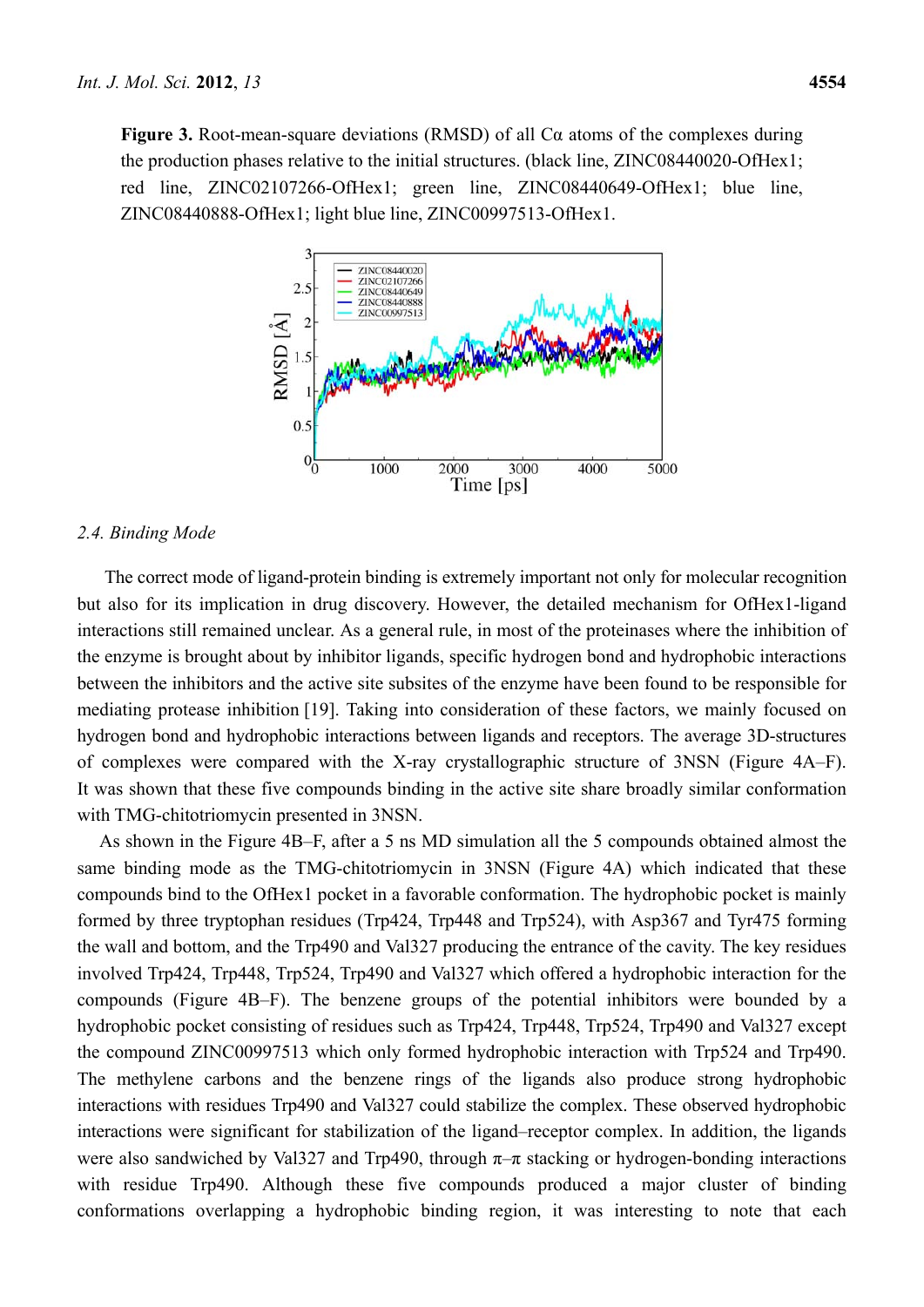compound also formed specific hydrogen bonding interactions with the enzyme. For compound ZINC02107266 (Figure 4B), the ketone from the region A accepted a hydrogen-bond  $(-O^{-1}H-N)$ 2.82 Å) to Tyr475 and the oxygen atom formed a hydrogen-bond with Trp490 via a water molecule. Clearly, these additional interactions would be favorable for the binding energy  $(E_b = -10.2 \text{ kcal/mol})$ and total docking score (9.03). The  $N^+$  of the region A of ZINC08440888 produced a strong arene-cation interaction with Trp424 and Trp448, respectively. In addition, the oxygen atom from the region B also formed H-bond with Trp490, with the benzene ring undergoing a  $π$ -π stacking interaction with Trp490 (Figure 4C). For ZINC08440020, the benzene and purine rings made hydrophobic interactions with Trp424 and Trp448, respectively (Figure 4D). The oxygen atom of region A H-bonded to Asp477 (-O–H···O–, 2.7 Å), which was also crucial for stabilizing the inhibitor in TMG-chitotriomycin (3NSN.pdb). Compound ZINC08440649 penetrated into the hydrophobic pocket and formed H-bonding with Trp490(–O···H–N–, 3.1Å) (Figure 4E). For compound ZINC00997513, The benzene ring in region A made hydrophobic contact with Trp524 and Trp490, with the ketone group H-bonded to Trp490  $(-O^{-1}H-N-1)$ , 2.97Å) and the oxygen atom to Trp490  $(-O \cdot H-N-$ , 2.41Å). In addition, the ring B also formed a  $\pi-\pi$  stacking interaction with Trp490 (Figure 4F).

**Figure 4.** (**A**) Docked conform at ions of OfHex1 crystal structure (magenta) with active compound TMG-chitotriomycin(green); (**B**) Binding interactions of compound ZINC02107266 at the binding site of the OfHex1 receptor; (**C**) Binding interactions of compound ZINC08440888 at the binding site of the OfHex1 receptor; (**D**) Binding interactions of compound ZINC08440020 at the binding site of the OfHex1 receptor; (**E**) Binding interactions of compound ZINC08440649 at the binding site of the OfHex1 receptor; (**F**) Binding interactions of compound ZINC00997513 at the binding site of the OfHex1 receptor.

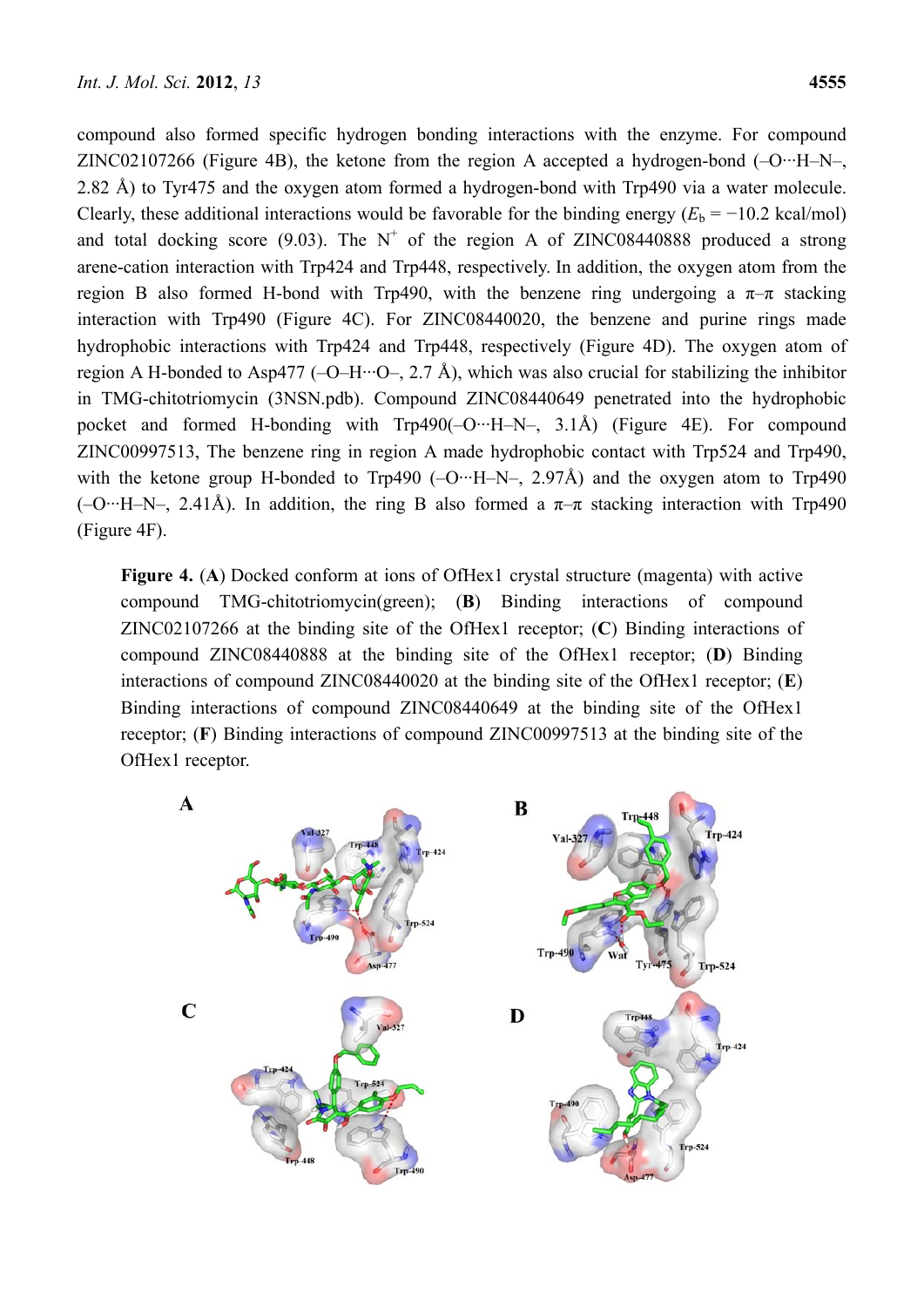

Based on all these results, we proposed that the cavity consisted of Trp424, Trp448, and Trp524 led to an increase in the net hydrophobicity of the active pocket and this was significant for the orientation of the inhibitors within the active site of OfHex1, the hydrogen-bonding and  $\pi-\pi$  stacking interactions with residues Asp477, Tyr475 and Trp490 could increase the inhibitor binding affinity to the enzyme, and also the hydrophobic interactions with residues Trp490 and Val327 could stabilize the complex and block the entrance of the active pocket of OfHex1.

### *2.5. Binding Free Energy Calculation*

Among the several solvation models, PBSA is regarded as an attractive approach for drug design since it works well not only for small and medium size organic compounds but also for the biological molecules such as proteins and DNA [20]. In MM-PBSA calculations, the affinity of the ligand binding to the protein can be estimated using the snapshots from a trajectory of the complex (the single-trajectory protocol) [21].

The total binding free energy, Δ*G*bind, for the five OfHex1-inhibitor complexes were summarized in Table 2. To further understand major determinants for the binding of inhibitors to the protein, the binding free energy of each inhibitor was decomposed to the contributions including van der Waals energy, electrostatic energy, solvation free energy, polar solvation energy and entropy (−*T*Δ*S*). As it was shown in Table 2, both van der Waals and electrostatic terms in the gas phase interactions with the protein dominated the binding process, whereas the electrostatic component of the solvation free energy ( $\Delta G_{\rm PB} > 0$ ) and the entropy terms ( $-T\Delta S$ ) impaired the binding process. The nonpolar solvation energies (∆*G*np), which correspond to the burial of SASA upon binding, slightly contributed to the inhibitors binding, particularly for the ZINC08440649, ZINC08440020, ZINC02107266 and ZINC00997513 complexes, it is obvious that the van der Waals interactions were a major contributor to the binding of inhibitors. The values of the van der Waals contribution of the four complexes were −40.84 kcal/mol, −41.12 kcal/mol, −32.56 kcal/mol, and −31.81 kcal/mol, respectively. This was in line with the fact that the binding pocket of the receptor is mainly composed of hydrophobic residues such as Trp424, Trp448, Trp524, Trp490, Val327. The calculated electrostatic interaction contributions to the binding free energies for all of the complexes, except for ZINC08440888 and ZINC02107266, were also very close to each other, ranging from −20.28 to −28.59 kcal/mol. This was because the hydrogen-bonding interactions in the three complexes (with ZINC00997513, ZINC08440649, ZINC08440020) were similar which were also consistent with the fact that these hydrogen-bonding interactions found to be significant for the stabilization of the inhibitor TMG-chitotriomycin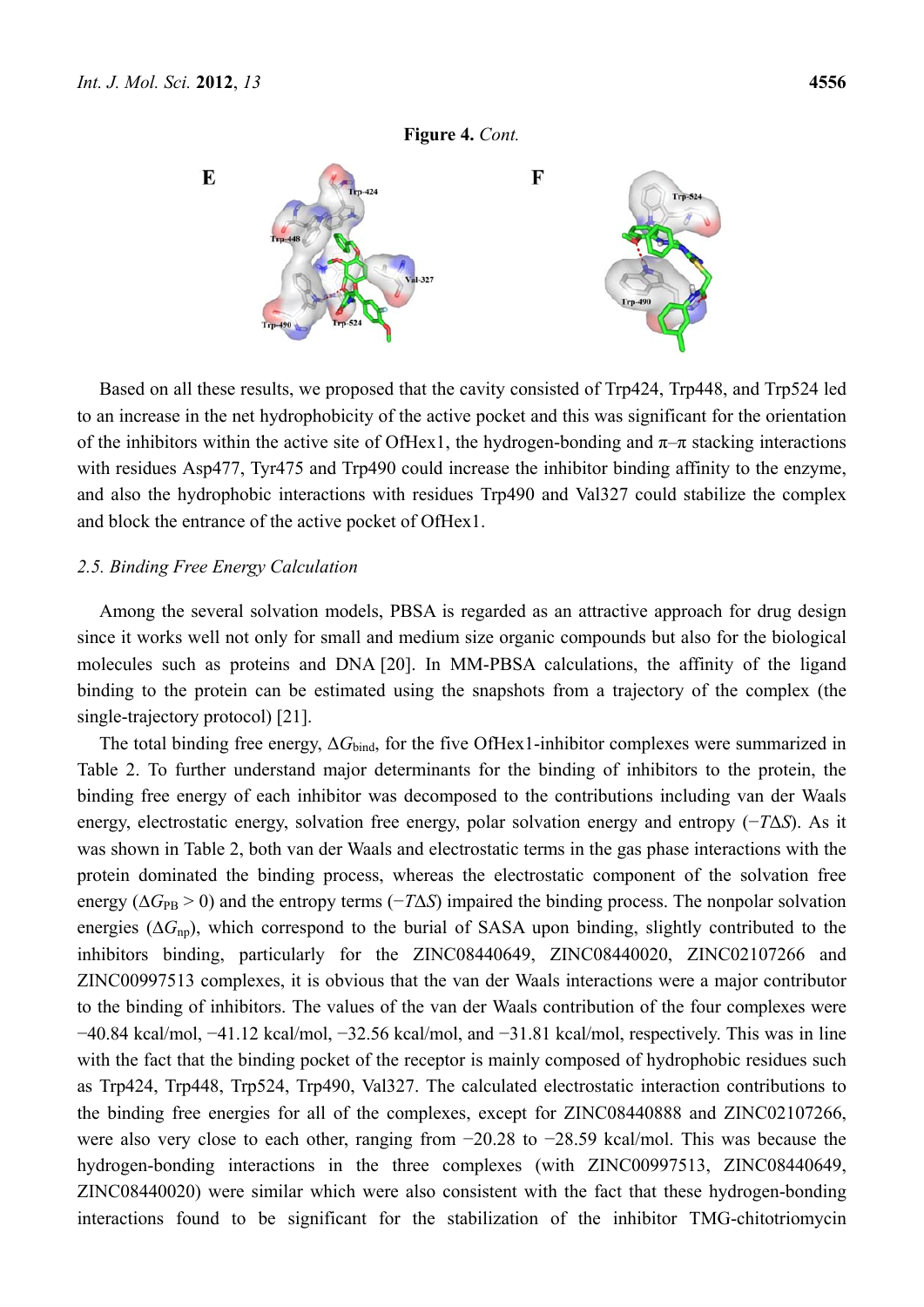(3NSN.pdb). For the complex with ZINC08440888, the electrostatic interaction contribution (−42.52 kcal/mol) is significantly more favorable. This might be due to the fact that compound ZINC08440888 has an  $N^+$  atom in the region A that increases the electrostatic term in the binding free energy. For the complex with ZINC02107266, the electrostatic interaction (−5.99 kcal/mol) slightly contributed to the inhibitors binding as compared with other four complexes. This large difference might reflect that a hydrogen bond between the hydroxyl of Tyr475 and the carbonyl functionality of the ZINC02107266 were not essentially stabilizing interaction to those hydrogen bond interactions with other residues observed in other four complexes. Therefore, both the van der Waals and the electrostatic contributions terms in the gas phase played key roles in the activities of these compounds. Overall, the relative binding free energy of the ZINC08440649, ZINC08440888, ZINC02107266 and ZINC08440020, ZINC00997513 complexes were −20.55 kcal/mol, −28.37 kcal/mol, −16.92 kcal/mol, and −19.34 kcal/mol, −19.23 kcal/mol, respectively. This indicated that these five compounds had a good binding free energy with OfHex1, the five docking complexes were expected to be stable and the binding mode of these five complexes were indicated to be reliable.

Table 2. Relative difference of binding (free) energy (kJ/mol, ΔG<sub>bind</sub>) resulting from molecular mechanics/Poisson–Boltzmann surface area analysis for the five OfHex1-inhibitor complexes.

|                                    | <b>ZINC08440649</b> |                | <b>ZINC08440888</b> |            | <b>ZINC02107266</b> |                | <b>ZINC08440020</b> |                          | ZINC00997513 |            |
|------------------------------------|---------------------|----------------|---------------------|------------|---------------------|----------------|---------------------|--------------------------|--------------|------------|
| <b>Contribution</b>                | Mean                | <b>Std</b>     | Mean                | <b>Std</b> | Mean                | <b>Std</b>     | Mean                | <b>Std</b>               | Mean         | <b>Std</b> |
| $\Delta E_{\text{ele}}$            | $-22.31$            | 7.86           | $-42.52$            | 8.21       | $-5.99$             | 3.44           | $-28.59$            | 3.77                     | $-20.28$     | 5.51       |
| $\Delta G_{\text{vdw}}$            | $-40.84$            | 6.08           | $-27.99$            | 2.95       | $-41.12$            | 2.61           | $-32.56$            | 2.33                     | $-31.81$     | 4.30       |
| $\Delta G_{\rm np}$                | $-7.44$             | 0.68           | $-6.02$             | 0.50       | $-5.87$             | 0.25           | $-6.03$             | 0.22                     | $-5.43$      | 0.45       |
| $\Delta G_{\rm PR}$                | 30.44               | 6.62           | 32.31               | 4.54       | 17.37               | 2.23           | 26.67               | 2.10                     | 10.49        | 2.08       |
| $\Delta G_{\text{cavity}}$         | $-7.44$             | 0.68           | $-6.02$             | 0.50       | $-5.87$             | 0.25           | $-6.03$             | 0.22                     | $-5.43$      | 0.45       |
| $\Delta G_{\rm gas}$               | $-63.16$            | 11.76          | $-70.52$            | 8.20       | $-47.11$            | 4.35           | $-61.14$            | 4.02                     | $-52.09$     | 8.02       |
| $\Delta G_{\rm sol}$               | 23.00               | 6.07           | 26.29               | 4.45       | 11.50               | 2.16           | 20.63               | 2.02                     | 5.06         | 1.77       |
| $-T\Lambda S$                      | 19.62               | 3.2            | 15.86               | 6.3        | 16.89               | 6.9            | 21.17               | 6.4                      | 27.80        | 6.5        |
| $\Delta G_{\rm bind}$ <sup>a</sup> | $-40.17$            | 6.29           | $-44.23$            | 4.54       | $-35.61$            | 3.57           | $-40.51$            | 3.53                     | $-47.03$     | 6.61       |
| b<br>$\Delta G_\mathrm{bind}$      | $-20.55$            | $\blacksquare$ | $-28.37$            | ۰          | $-16.92$            | $\blacksquare$ | $-19.34$            | $\overline{\phantom{a}}$ | $-19.23$     |            |

The components of the total binding energy are also shown (kJ/mol): electrostatic (Δ*E*ele), van der Waals ( $\Delta G_{\text{vdw}}$ ), nonpolar solvation ( $\Delta E_{\text{np}}$ ), polar solvation ( $\Delta E_{\text{PB}}$ ), gas ( $\Delta G_{\text{gas}} = \Delta G_{\text{vdw}} + \Delta E_{\text{ele}}$ ), solvation ( $\Delta G_{sol} = \Delta G_{np} + \Delta G_{PB}$ ), ( $\Delta G_{bind}^{a}$ ). The entropy term was not included in the total binding free energy.  $(\Delta G_{\text{bind}}^b)$ . The entropy term was included in the total binding free energy.

## **3. Materials and Methods**

## *3.1. Lead-like Selection*

A collection of "drug-like" molecules with more than  $8 \times 10^6$  compounds was obtained from the ZINC database [22], which includes a wide range of chemical structures. In order to further select a subset of lead-like compounds, the original set of  $8 \times 10^6$  entries has been reduced to 23,891 compounds by applying the expanded pesticide-likeness criteria [23]: molecular weight between 150 and 800 Da; the presence of 0–3 hydrogen-bond acceptors and 1–10 hydrogen-bond donors; and overall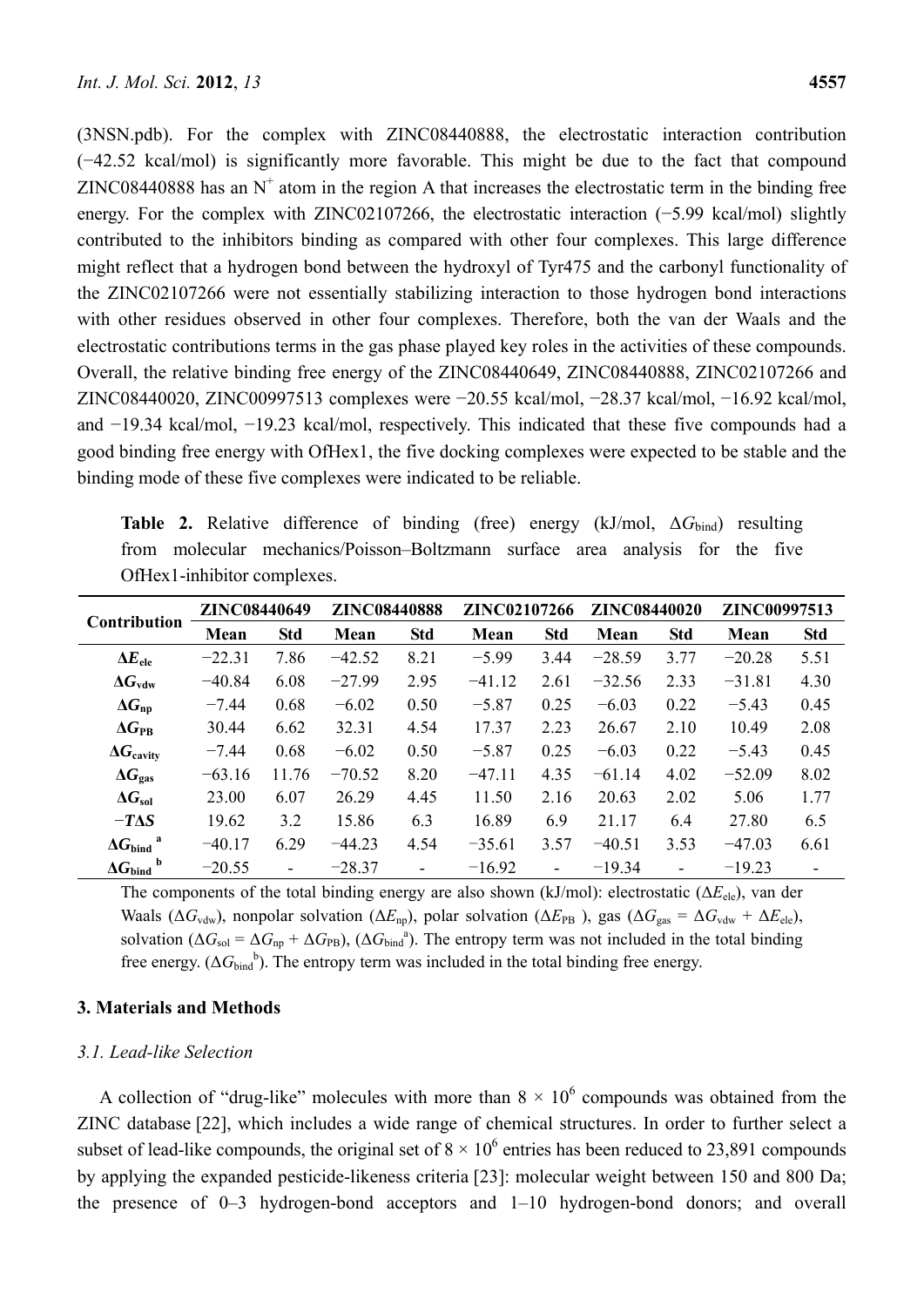hydrophobicity  $0 < x \log P \le 7.0$ ; polar surface area (PSA)  $\le 300 \text{ Å}^2$ . The obtained database, contained 24,904 compounds and we removed 7605 compounds with the same SMILES. For docking, a total of 17,299 molecules (referred in this work as the lead-like set) with unique SMILES were selected.

## *3.2. Docking with Surflex-Dock*

The crystal structure of β-*N*-acetyl-D-hexosaminidase (OfHex1, 2.1 Å, 3NSN.pdb) was selected as the docking template. Prior to docking studies, crystallographic water molecules in the structure were removed, hydrogen atoms were added to the protein structure, all atom force field charges and atom types were assigned with using the SYBYL  $\times$  1.1 software.

After the protein preparation, the virtual screening process was performed by the Surflex docking (the v 2.51 module in SYBYL  $\times$  1.1 package), a virtual screening tool that combines Hammerhead's empirical scoring function [24] with morphological similarity to generate putative poses of ligand fragments. Surflex provide three different levels of docking precision (Surflex-Dock screen, high-throughput virtual screening; Surflex-Dock Geom, standard precision; Surflex-Dock GeomX, extra precision). We carried out our calculations in Surflex-Dock screen first, and then Surflex-Dock Geom mode. The Surflex program works through (1) generation of an active site (called protomol), the two factors "proto thresh" was set to 0.5 and "proto bloat" was left at the default  $(0)$ ; (2) Fragmentation of each of the individual ligands are then aligned to the protomol so as to yield poses that maximize molecular complementarity with the binding site; (3) A full molecule is then positioned from the aligned fragments and scored using an empirically derived function including charged and hydrogen bond polar terms, solvation, entropic, and hydrophobic complementarity terms; (4) The top ranked molecules were further validated by AutoDock and Surflex-Dock GeomX mode, respectively.

#### *3.3. Docking with AUTODOCK*

AutoDock tools (ADT) (version 1.4.5) [25] were used for protein and ligand preparation. Briefly for protein, all hydrogen, including non-polar, Kollman charges, and solvation parameters were added to all atoms. After adding charges, the non-polar hydrogens were merged [26]. The auxiliary program Autogrid was used to generate the grid maps; where each map was centered at the coordinates of docked TMG-chitotriomycin with the model of OfHex1 as recently reported [18]. The docking area was defined using AutoGrid 4.2.3. A  $60 \times 60 \times 60$  3-D affinity grid centered around the TMG-chitotriomycin binding site [18] with a 0.375 Å grid point space was identified. For all ligands, Gasteiger charges [27] were assigned and then nonpolar hydrogen were merged. All bond rotations for ligands were ignored and the Lamarckian genetic algorithm (LGA) [28] was employed for ligand conformational searching because it has enhanced performance relative to simulated annealing or the simple genetic algorithm and then an AutoDock 4.2.3 protocol was applied. For each compound, we used the default docking parameters with the exception of the followings: initial population of 100 randomly placed individuals, maximum number of  $2.5 \times 10^6$  energy evaluations and maximum number of 2.7  $\times$  10<sup>4</sup> generations. The mutation rate and crossover rate were set to 0.02 and 0.80, respectively. The elitism value was set to 1 and the local search frequency to 0.06. Ten independent docking runs were carried out for each ligand using these parameters for rapid screening. The best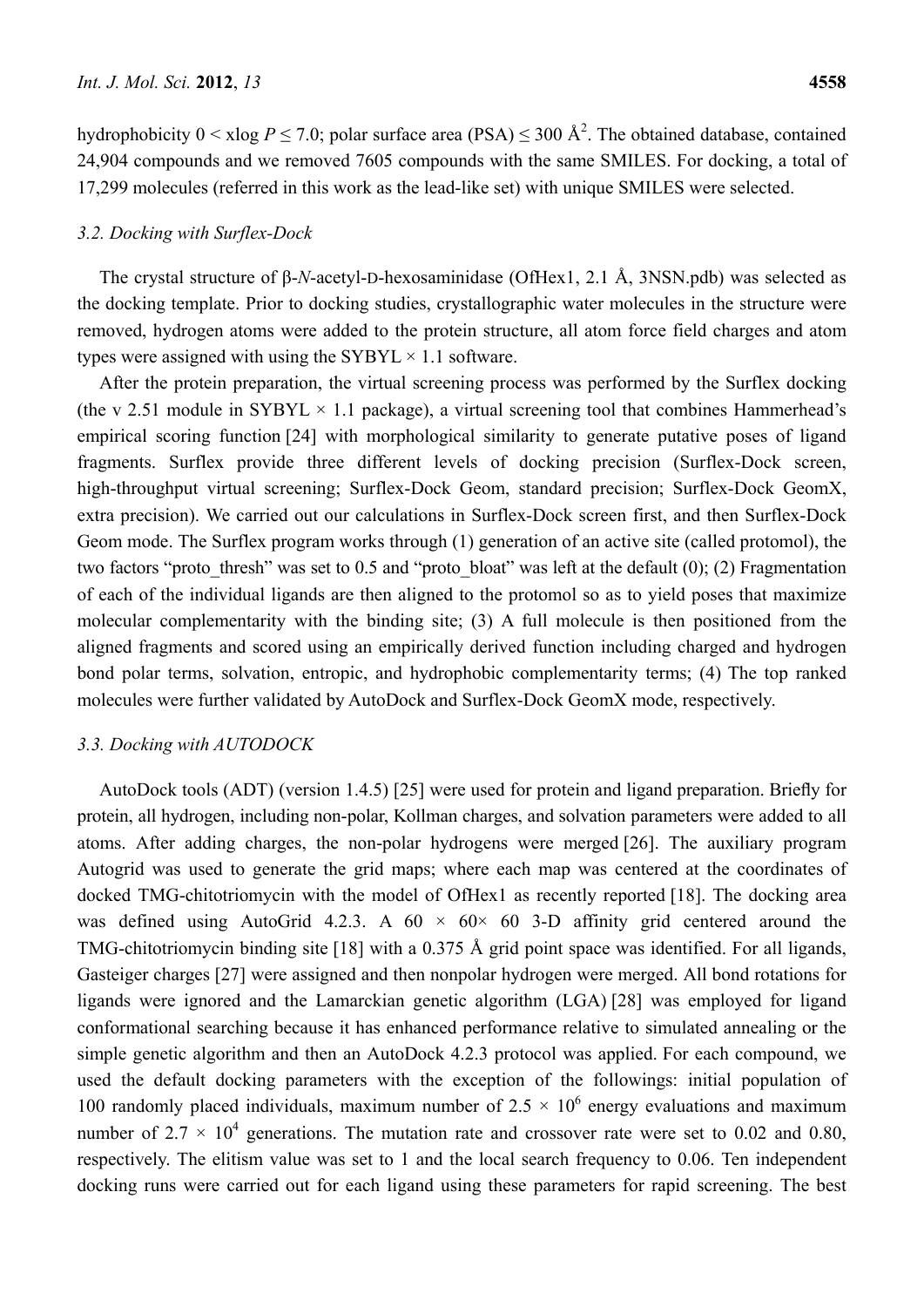docked position was determined by comparing docking poses and considering the total energy value. Among several similar docking poses, the more energetically favorable conformation was selected.

### *3.4. Molecular Dynamics (MD) Simulations*

To take the protein flexibility into account in the docking process and estimate the binding free energies of the complexes, we used the MD computational approach. The MD simulations on the five complexes were carried out by using the AMBER 10 suite of programs [29]. The general AMBER force field (GAFF) was chosen for the ligands [30] and the standard AMBER force field for bio-organic systems (ff99SB) was chosen to describe the protein [31]. All the systems were immersed in a truncated octahedral box of water molecules (TIP3P) with a margin of 10 Å along each dimension and counterions were added to neutralize the system. Then the cut-off distance was kept to 8 Å to compute the nonbonded interactions. All simulations were performed under periodic boundary conditions [32], and long-range electrostatics were treated by using the Particle-mesh-Ewald method (PME) [33]. The SHAKE algorithm [34] was applied to all bonds.

Prior to MD simulation, the systems were minimized by 200 steps of steepest descent followed by 800 steps of conjugate gradient to remove the bad contacts in the structure. The first step of MD simulations was that the systems were gradually heated to 300 K at a constant force of 2.0 kcal/mol· $\AA^{-2}$ constraining the protein atoms. The second step consisted of a 50 ps pressure-constant period to raise the density while still keeping the complex atoms constrained. The third step was a 500 ps Langevin dynamics with a collision frequency of 1.0  $ps^{-1}$ , which was applied to control the temperature of the system. Finally, a 5 ns dynamics simulation without restriction was performed at a constant temperature of 300 K and a constant pressure of 1 atm. During the sampling process, coordinates were saved every 2 ps in the simulations of the complexes.

## *3.5. MM/PBSA Calculations*

Binding free energies were calculated using the Molecular Mechanics-Poisson Boltzmann Surface Area (MM-PBSA) method [35] integrated in Amber 10 [29].We extracted the last 500 snapshots, taken at 2 ps intervals from the trajectories of each simulation for the energy calculation. The interaction energy was calculated according to the following equation:

$$
\Delta G = \Delta E_{MM} + \Delta G_{sol}^{polar} + \Delta G_{sol}^{nonpolar} - T\Delta S_{solue}
$$
\n(1)

where  $\Delta E_{\text{MM}}$  is the gas-phase energy, denoting the sum of molecular mechanical (MM) energies of molecules from internal ( $\Delta E_{\text{int}}$ ), electrostatic ( $\Delta E_{\text{ele}}$ ), and van der Waals energies ( $\Delta E_{\text{vdw}}$ ). The solvation free energy ( $\Delta G_{sol}$ ) is composed of polar ( $\Delta G_{sol}$ <sup>polar</sup>) and nonpolar ( $\Delta G_{sol}$ <sup>nonpolar</sup>) parts. *T*Δ*S* is the contribution of conformational entropy to the binding. Here, the polar solvation free energy was calculated by solving the Poisson-Boltzmann equation using the program Delphi II [36]. The dielectric boundary was defined using a 1.4 Å probe on the atomic surface. The values of the interior dielectric constant and the exterior dielectric constant were set to 2 and 80, respectively. The non-polar solvation free energy was calculated from the solvent-accessible surface area (*SASA*) algorithm:

$$
\Delta G_{nonpolar} = \gamma SASA + b \tag{2}
$$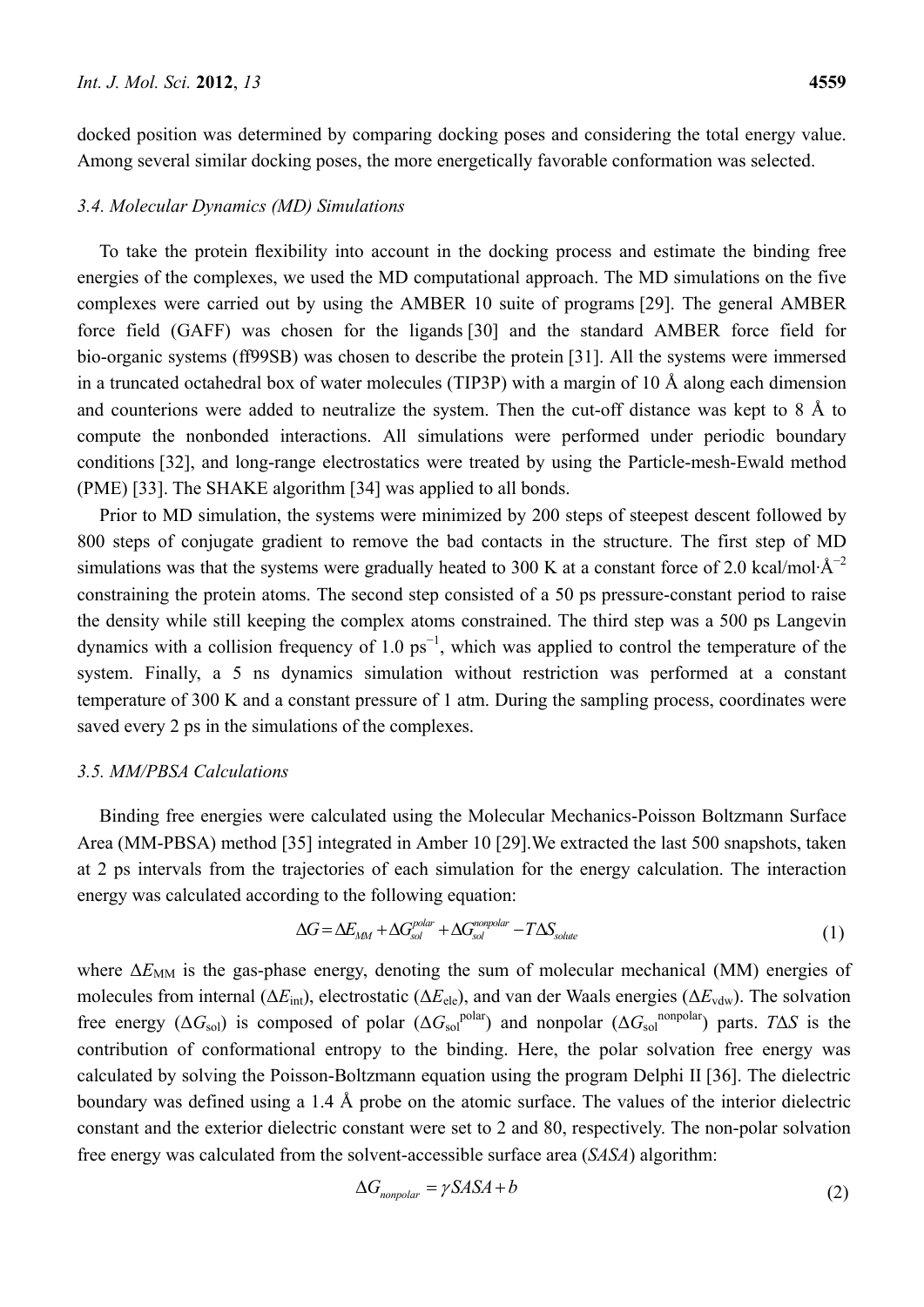*γ* is the surface tension proportionality constant (the value is 0.00542 kcal/mol  $\AA^2$ ). The free energy of nonpolar solvation for a point solute (*b*) is set to 0.92 kcal/mol.

During the process of formation of a protein-ligand complex, the vibrational entropy of the ligand and the torsional motion of the protein were restricted. The total entropy term was repulsive, opposed the binding, since the ligand lost three degrees of rotations and vibrations upon binding, and these degrees were converted to the vibrational motions. The contribution of the entropy change (*T*Δ*S*) to the binding free energy arises from changes in the translational, rotational and vibrational degrees of freedom. Because the contributions from translation and rotation are much smaller than vibration, *T*Δ*S* is calculated using normal-mode analysis using the NMODE module in AMBER 10 [37]. Because entropy calculations for large systems are extremely time consuming; only 10 snapshots were taken at an interval of 20 ps from the final 1 ns of the MD simulation to calculate the entropy contribution.

## **4. Conclusions**

We reported on a systematic computational screening of a large collection of compounds as OfHex1 potential inhibitors. To the best of our knowledge, this is the first *in silico* study of ZINC database towards the identification of novel compounds with potential inhibitory activity on OfHex1. In addition, we also performed molecular docking and molecular dynamic simulations to explore the potential binding mechanisms for OfHex1 inhibitors. In our proposed binding mode, we found that the binding site consists of one main hydrophobic pocket, which leverages the steric interference between the enzyme and hydrophobic region such as benzene groups in the ligands. The MD validated results further demonstrated that the hydrophobic interactions for enzyme and ligands were mainly produced by Trp424, Trp448, Trp524, Val327 and Trp490, which was in agreement with the previous crystallographic results. From the analysis of five complexes, the benzene rings were mainly captured by Trp424, Trp448 and Trp524 for four potential inhibitors (ZINC08440649 ZINC02107266 ZINC08440020 and ZINC00997513), while the  $N^{+}$  of ZINC08440888 produced a strong arene-cation interaction with Trp424 and Trp448. This further demonstrated that  $N^+$  and the benzene ring are important in the selective recognition of ligand-receptor.

In addition, our MD results also showed that the  $\pi-\pi$  stacking interaction with Trp490 and the inter-hydrogen bonding with Asp477 and Tyr475 are important for ligand stabilization in the receptor. The MM-PBSA results also demonstrated that the five obtained potential inhibitors exhibited good binding affinity with OfHex1. The obtained results might be helpful for the development of novel, potent OfHex1-specific pesticides.

## **Acknowledgements**

This work is financially supported by the Foundation of Education Bureau of Shaanxi (Grant No.2010JC22).The research is also supported by high-performance computing platform of Northwest A & F University. GH Li appreciates the funding support from National High-tech Research and Development Program (2009AA01A137), National Key Basic Research Development Program (2012CB721000), National Natural Science Foundation of China (31070641/C050101, 21103168), and "Hundreds Talents Program" of the Chinese Academy of Sciences.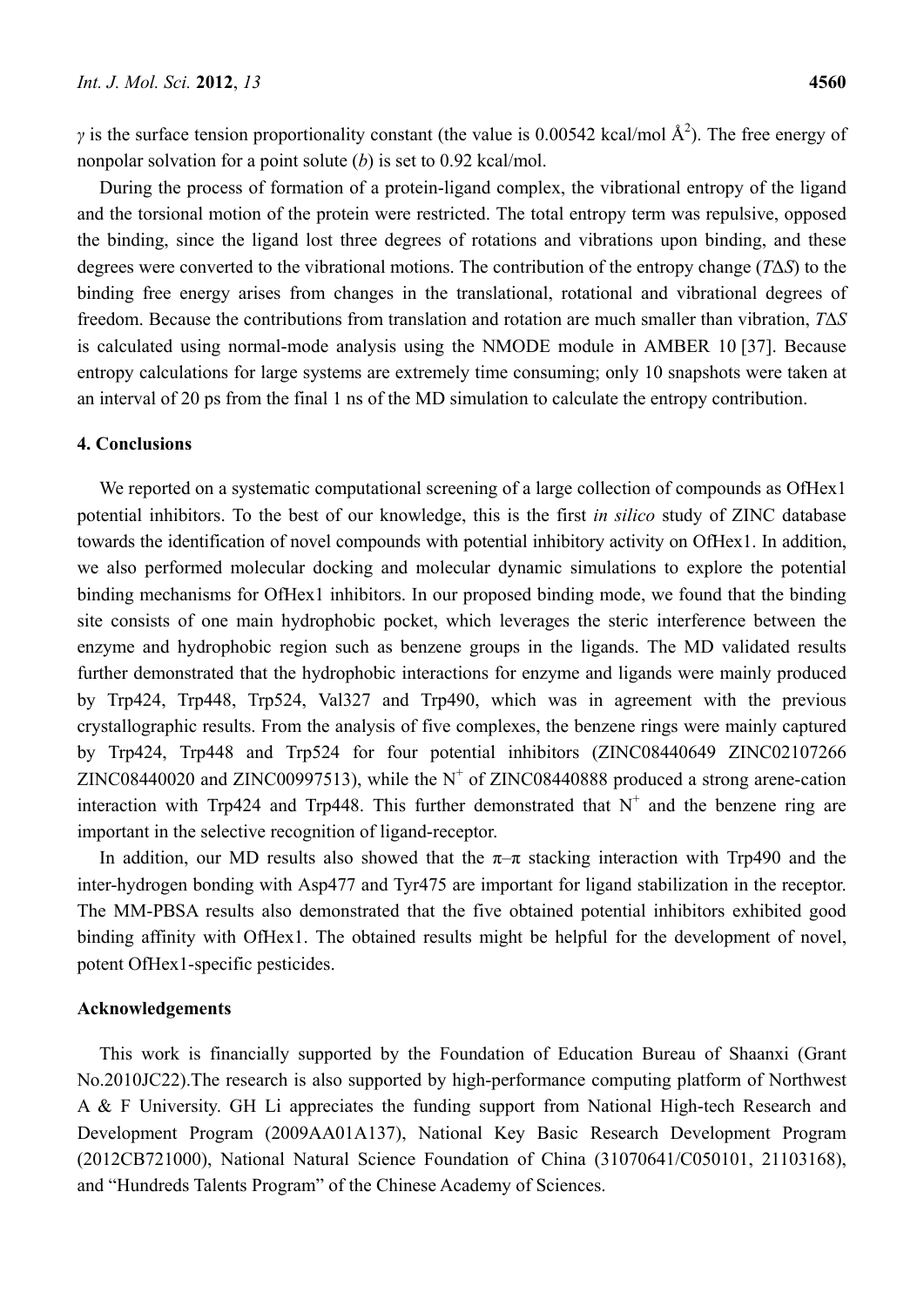# **References**

- 1. Cohen, E. Chitin synthesis and degradation as targets for pesticide action. *Arch. Insect Biochem. Physiol.* **1993**, *22*, 245–261.
- 2. Kramer, K.J.; Koga, D. Insect chitin: Physical state, synthesis, degradation and metabolic regulation. *Insect Biochem.* **1986**, *16*, 851–877.
- 3. Jeuniaux, C. [111] Chitinases. *Methods Enzymol.* **1966**, *8*, 644–650.
- 4. Keyhani, N.O.; Roseman, S. Physiological aspects of chitin catabolism in marine bacteria. *Biochim. Biophys. Acta* **1999**, *1473*, 108–122.
- 5. Fukamizo, T.; Kramer, K.J. Mechanism of chitin hydrolysis by the binary chitinase system in insect moulting fluid. *Insect Biochem.* **1985**, *15*, 141–145.
- 6. Strasser, R.; Bondili, J.S.; Schoberer, J.; Svoboda, B.; Liebminger, E.; Glossl, J.; Altmann, F.; Steinkellner, H.; Mach, L. Enzymatic Properties and subcellular localization of arabidopsis beta-*N*-acetylhexosaminidases. *Plant Physiol.* **2007**, *145*, 5–16.
- 7. Yi, C.K. Increase in β-*N*-acetylglucosaminidase activity during germination of cotton seeds. *Plant Physiol.* **1981**, *67*, 68–73.
- 8. Watanabe, K. Biochemical studies on carbohydrates. *J. Biochem.* **1936**, *24*, 297–303.
- 9. Koga, D.; Isogai, A.; Sakuda, S.; Matsumoto, S.; Suzuki, A.; Kimura, S.; Ide, A. Specific inhibition of Bombyx mori chitinase by allosamidin. *Agric. Biol. Chem.* **1987**, *51*, 471–476.
- 10. Arai, N.; Shiomi, K.; Iwai, Y.; Omura, S. Argifin, a new chitinase inhibitor, produced by Gliocladium sp. FTD-0668. II. Isolation, physico-chemical properties, and structure elucidation. *J. Antibiot.* **2000**, *53*, 609–614.
- 11. Arai, N.; Shiomi, K.; Yamaguchi, Y.; Masuma, R.; Iwai, Y.; Turberg, A.; Kolbl, H.; Omura, S. Argadin, a new chitinase inhibitor, produced by *Clonostachys* sp. FO-7314. *Chem. Pharmac. Bull.*  **2000**, *48*, 1442–1446.
- 12. Gouda, H.; Yanai, Y.; Sugawara, A.; Sunazuka, T.; Omura, S.; Hirono, S. Computational analysis of the binding affinities of the natural-product cyclopentapeptides argifin and argadin to chitinase B from *Serratia marcescens*. *Bioorg. Med. Chem.* **2008**, *16*, 3565–3579.
- 13. Yang, Q.; Liu, T.; Liu, F.; Qu, M.; Qian, X. A novel β-*N*-acetyl-D-hexosaminidase from the insect *Ostrinia furnacalis* (Guenée). *FEBS J.* **2008**, *275*, 5690–5702.
- 14. Liu, H.; Wang, X.; Wang, J.; Wang, J.; Li, Y.; Yang, L.; Li, G. Structural determinants of CX-4945 derivatives as protein kinase CK2 inhibitors: A computational study. *Int. J. Mol. Sci.* **2011**, *12*, 7004–7021.
- 15. Wang, X.; Yang, W.; Xu, X.; Zhang, H.; Li, Y.; Wang, Y. Studies of benzothiadiazine derivatives as hepatitis C virus NS5B polymerase inhibitors using 3D-QSAR, molecular docking and molecular dynamics. *Curr. Med. Chem.* **2010**, *17*, 2788–2803.
- 16. Irwin, J.J.; Raushel, F.M.; Shoichet, B.K. Virtual screening against metalloenzymes for inhibitors and substrates. *Biochemistry* **2005**, *44*, 12316–12328.
- 17. Hou, T.; Chen, K.; McLaughlin, W.A.; Lu, B.; Wang, W. Computational analysis and prediction of the binding motif and protein interacting partners of the Abl SH3 domain. *PLoS Comput. Biol.*  **2006**, *2*, doi:10.1371/journal.pcbi.0020001.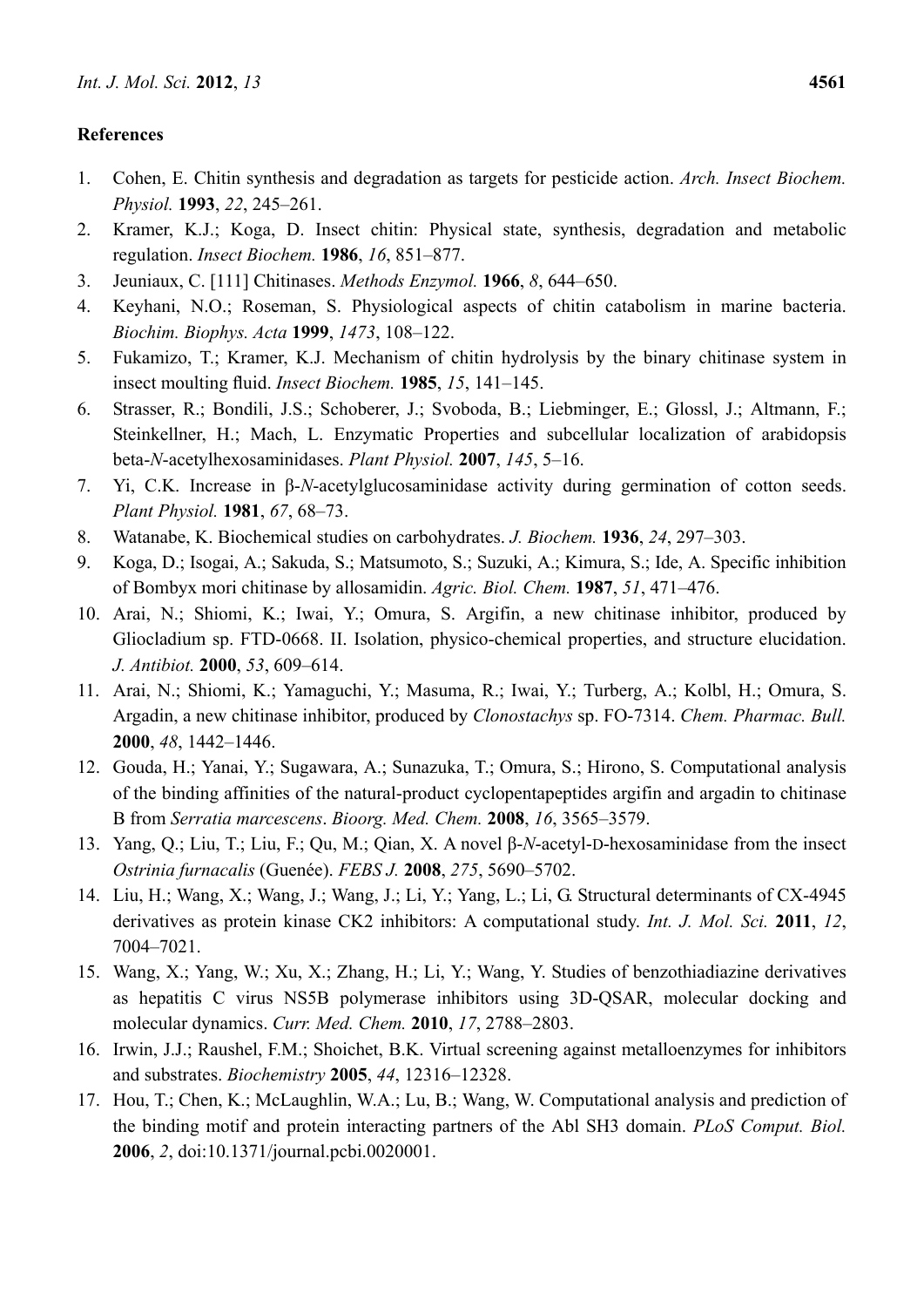- 18. Liu, T.; Zhang, H.; Liu, F.; Wu, Q.; Shen, X.; Yang, Q. Structural determinants of an insect β-*N*-acetyl-D-hexosaminidase specialized as a chitinolytic enzyme. *J. Biol. Chem.* **2011**, *286*, 4049–4058.
- 19. Pranav Kumar, S.; Kulkarni, V.M. Insights into the selective inhibition of *Candida albicans*  secreted aspartyl protease: A docking analysis study. *Bioorg. Med. Chem.* **2002**, *10*, 1153–1170.
- 20. Wang, Y.; Li, Y.; Ma, Z.; Yang, W.; Ai, C. Mechanism of microRNA-target interaction: Molecular dynamics simulations and thermodynamics analysis. *PLoS Comput. Biol.* **2010**, *6*, doi:10.1371/ journal.pcbi.1000866.
- 21. Xu, X.; Yang, W.; Wang, X.; Li, Y.; Wang, Y.; Ai, C. Dynamic communication between androgen and coactivator: Mutually induced conformational perturbations in androgen receptor ligand-binding domain. *Proteins Struct. Funct. Bioinforma.* **2011**, *79*, 1154–1171.
- 22. Irwin, J.J.; Shoichet, B.K. ZINC-a free database of commercially available compounds for virtual screening. *J. Chem. Inf. Model.* **2005**, *45*, 177–182.
- 23. Liu, B.; Yu, F.; Yao, J.; Liao, Q.; Fan, B. Screening rules of lead compounds of herbicide, fungicide and insecticide. *Chin. J. Pestic. Sci.* **2007**, *3*, 220–228.
- 24. Welch, W.; Ruppert, J.; Jain, A.N. Hammerhead: Fast, fully automated docking of flexible ligands to protein binding sites. *Chem. Biol.* **1996**, *3*, 449–462.
- 25. AutoDock Homepage. Available online: http://autodock.scripps.edu/ (accessed on 12 July 2011).
- 26. Medina-Franco, J.L.; López-Vallejo, F.; Kuck, D.; Lyko, F. Natural products as DNA methyltransferase inhibitors: A computer-aided discovery approach. *Mol. Divers.* **2011**, *15*, 1–12.
- 27. Gasteiger, J.; Marsili, M. Iterative partial equalization of orbital electronegativity—A rapid access to atomic charges. *Tetrahedron* **1980**, *36*, 3219–3228.
- 28. Morris, G.M.; Goodsell, D.S.; Halliday, R.S.; Huey, R.; Hart, W.E.; Belew, R.K.; Olson, A.J. Automated docking using a Lamarckian genetic algorithm and an empirical binding free energy function. *J. Comput. Chem.* **1998**, *19*, 1639–1662.
- 29. Case, D.A.; Darden, T.; Cheatham, T.E., III.; Simmerling, C.; Wang, J.; Duke, R.E.; Luo, R.; Crowley, M.; Walker, R.; Zhang, W.; *et al. AMBER 10*; University of California: San Francisco, CA, USA, 2008.
- 30. Wang, J.; Wolf, R.M.; Caldwell, J.W.; Kollman, P.A.; Case, D.A. Development and testing of a general amber force field. *J. Comput. Chem.* **2004**, *25*, 1157–1174.
- 31. Lee, M.C.; Duan, Y. Distinguish protein decoys by using a scoring function based on a new AMBER force field, short molecular dynamics simulations, and the generalized born solvent model. *Proteins Struct. Funct. Bioinforma.* **2004**, *55*, 620–634.
- 32. Weber, W.; Hünenberger, P.H.; McCammon, J.A. Molecular dynamics simulations of a polyalanine octapeptide under Ewald boundary conditions: Influence of artificial periodicity on peptide conformation. *J. Phys. Chem. B* **2000**, *104*, 3668–3675.
- 33. Essmann, U.; Perera, L.; Berkowitz, M.L.; Darden, T.; Lee, H.; Pedersen, L.G. A smooth particle mesh Ewald method. *J. Chem. Phys.* **1995**, *103*, 8577–8593.
- 34. Ryckaert, J.P.; Ciccotti, G.; Berendsen, H.J.C. Numerical integration of the cartesian equations of motion of a system with constraints: Molecular dynamics of n-alkanes. *J. Comput. Phys.* **1977**, *23*, 327–341.